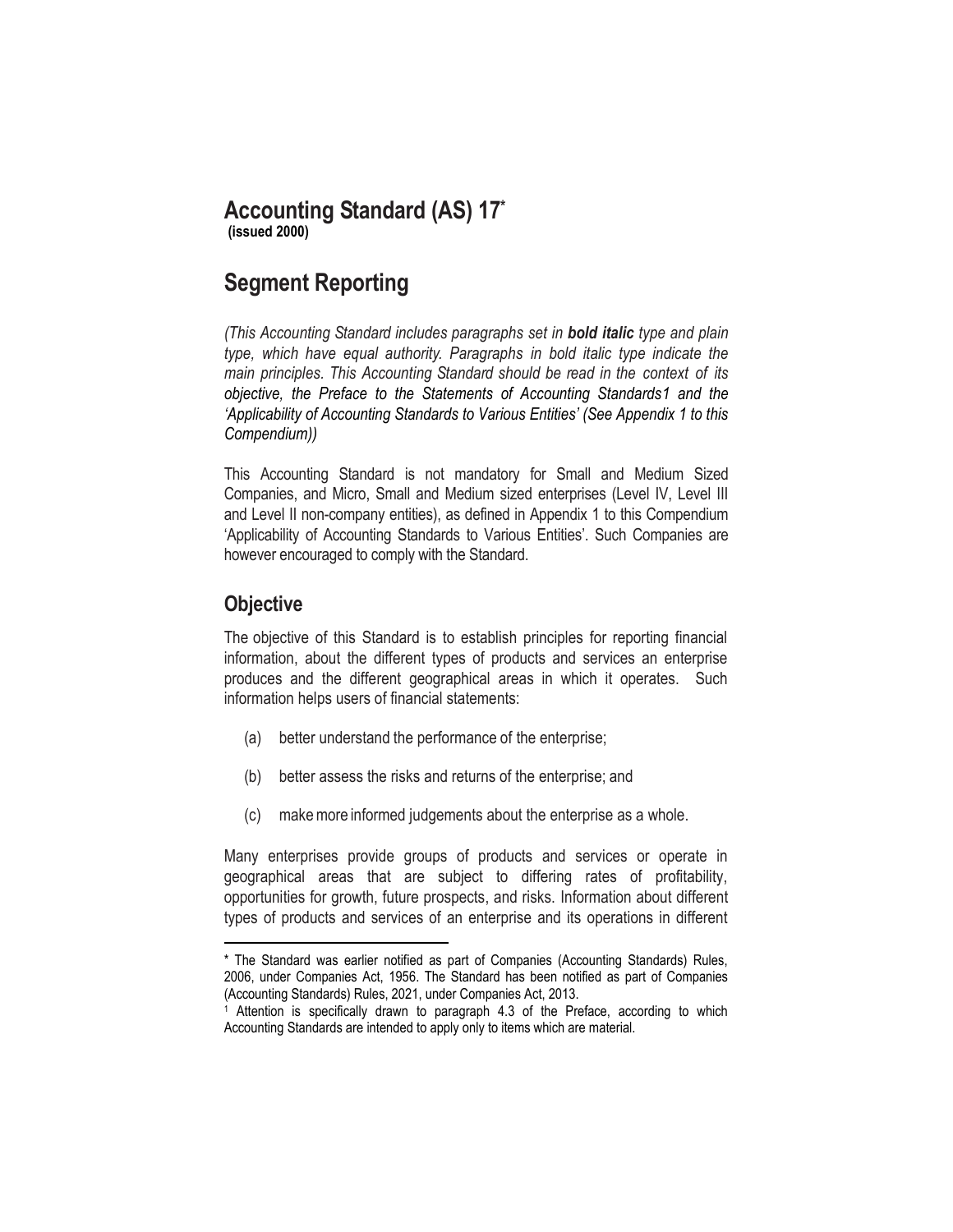geographical areas - often called segment information - is relevant to assessing the risks and returns of a diversified or multi-locational enterprise but may not be determinable from the aggregated data. Therefore, reporting of segment information is widely regarded as necessary for meeting the needs of users of financial statements.

#### **Scope**

*1. This Standard should be applied in presenting general purpose financial statements.*

2. The requirements of this Standard are also applicable in case of consolidated financial statements.

*3. An enterprise should comply with the requirements of this Standard fully and not selectively.*

*4. If a single financial report contains both consolidated financial statements and the separate financial statements of the parent, segment information need be presented only on the basis of the consolidated financial statements. In the context of reporting of segment information in consolidated financial statements, the references in this Standard to any financial statement items should construed to be the relevant item as appearing in the consolidated financial statements.*

#### **Definitions**

*5. The following terms are used in this Standard with the meanings specified:*

*5.1 A business segment is a distinguishable component of an enterprise that is engaged in providing an individual product or service or a group of related products or services and that is subject to risks and returns that are different from those of other business segments. Factors that should be considered in determining whether products or services are related include:*

- *(a) the nature of the products or services;*
- *(b) the nature of the production processes;*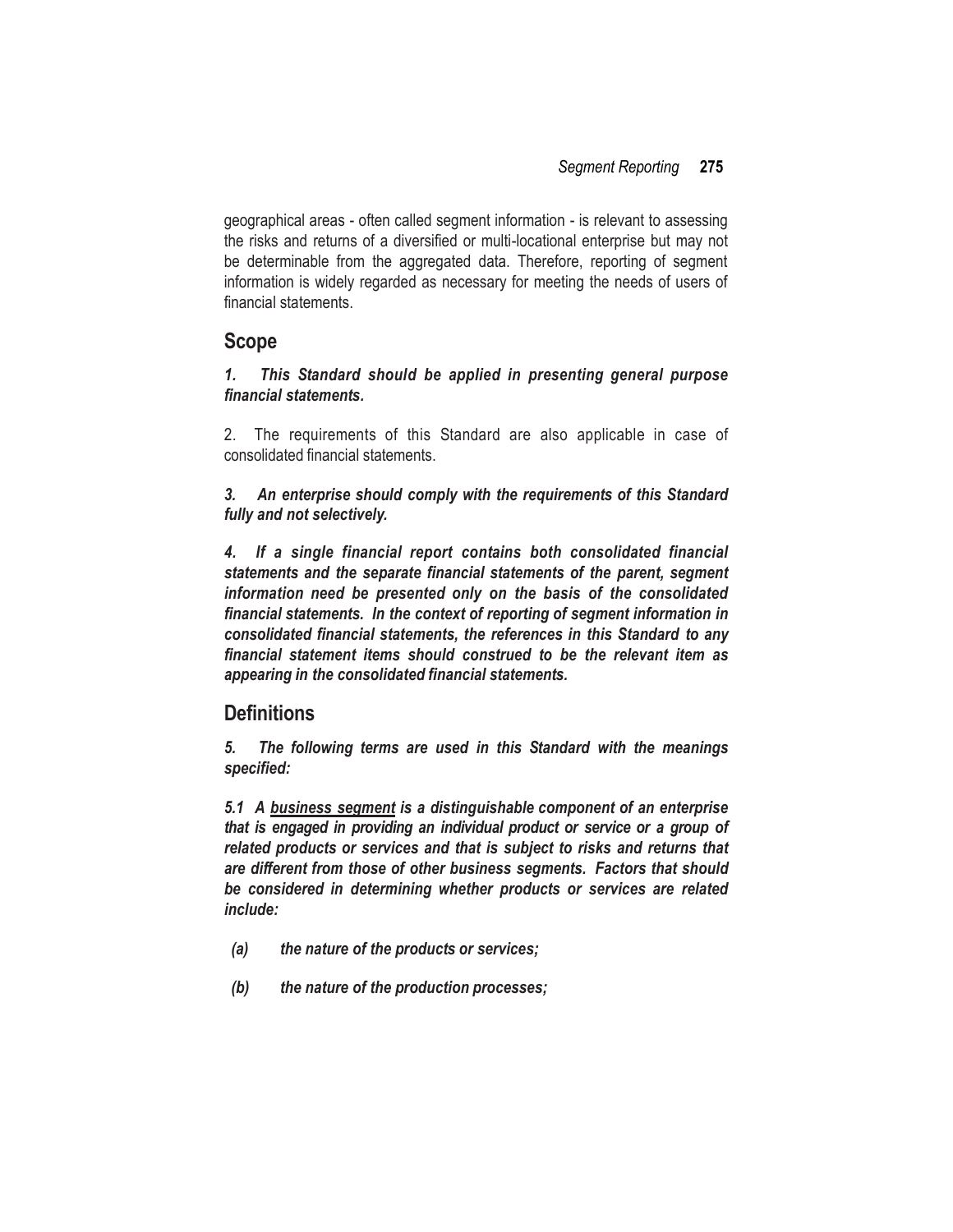- **276** *AS 17 (issued 2000)*
	- *(c) the type or class of customers for the products or services;*
- *(d) the methods used to distribute the products or provide the services; and*
- *(e) if applicable, the nature of the regulatory environment, for example, banking, insurance, or public utilities.*

*5.2 A geographical segment is a distinguishable component of an enterprise that is engaged in providing products or services within a particular economic environment and that is subject to risks and returns that are different from those of components operating in other economic environments. Factors that should be considered in identifying geographical segments include:*

- *(a) similarity of economic and political conditions;*
- *(b) relationships between operations in different geographical areas;*
- *(c) proximity of operations;*
- *(d) special risks associated with operations in a particular area;*
- *(e) exchange control regulations; and*
- *(f) the underlying currency risks.*

*5.3 A reportable segment is a business segment or a geographical segment identified on the basis of foregoing definitions for which segment information is required to be disclosed by this Standard.*

*5.4 Enterprise revenue is revenue from sales to external customers as reported in the statement of profit and loss.*

#### *5.5 Segment revenue is the aggregate of*

- *(i) the portion of enterprise revenue that is directly attributable to a segment,*
- *(ii) the relevant portion of enterprise revenue that can be allocated on a*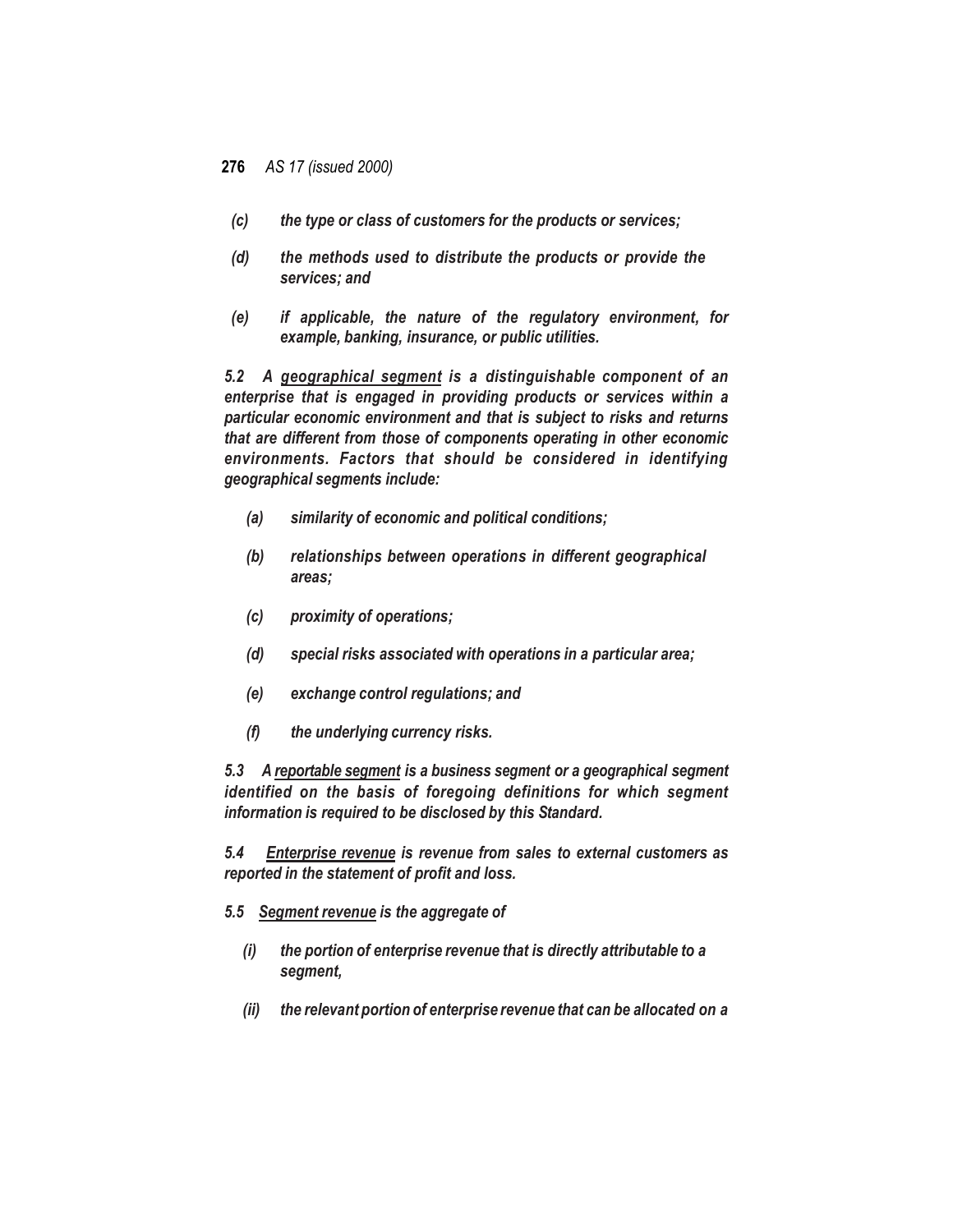*reasonable basis to a segment, and*

*(iii) revenue from transactionswith other segments of the enterprise.*

*Segment revenue does not include:*

- *(a) extraordinary items as defined in AS 5, Net Profit or Loss for the Period, Prior Period Items and Changes in Accounting Policies;*
- *(b) interest or dividend income, including interest earned on advances or loans to other segments unless the operations of the segment are primarily of a financial nature; and*
- *(c) gains on sales of investments or on extinguishment of debt unless the operations of the segment are primarily of a financial nature.*
- *5.6 Segment expense is the aggregate of*
	- *(i) the expense resulting from the operating activities of a segment that is directly attributable to the segment, and*
	- *(ii) the relevant portion of enterprise expense that can be allocated on a reasonable basis to the segment, including expense relating to transactions with other segments of the enterprise.*

*Segment expense does not include:*

- *(a) extraordinary items as defined in AS 5, Net Profit or Loss for the Period, Prior Period Items and Changes in Accounting Policies;*
- *(b) interest expense, including interest incurred on advances or loans from other segments, unless the operations of the segment are primarily of a financial nature;*

*Explanation:*

*The interest expense relating to overdrafts and other operating liabilities identified to a particular segment are not included as a*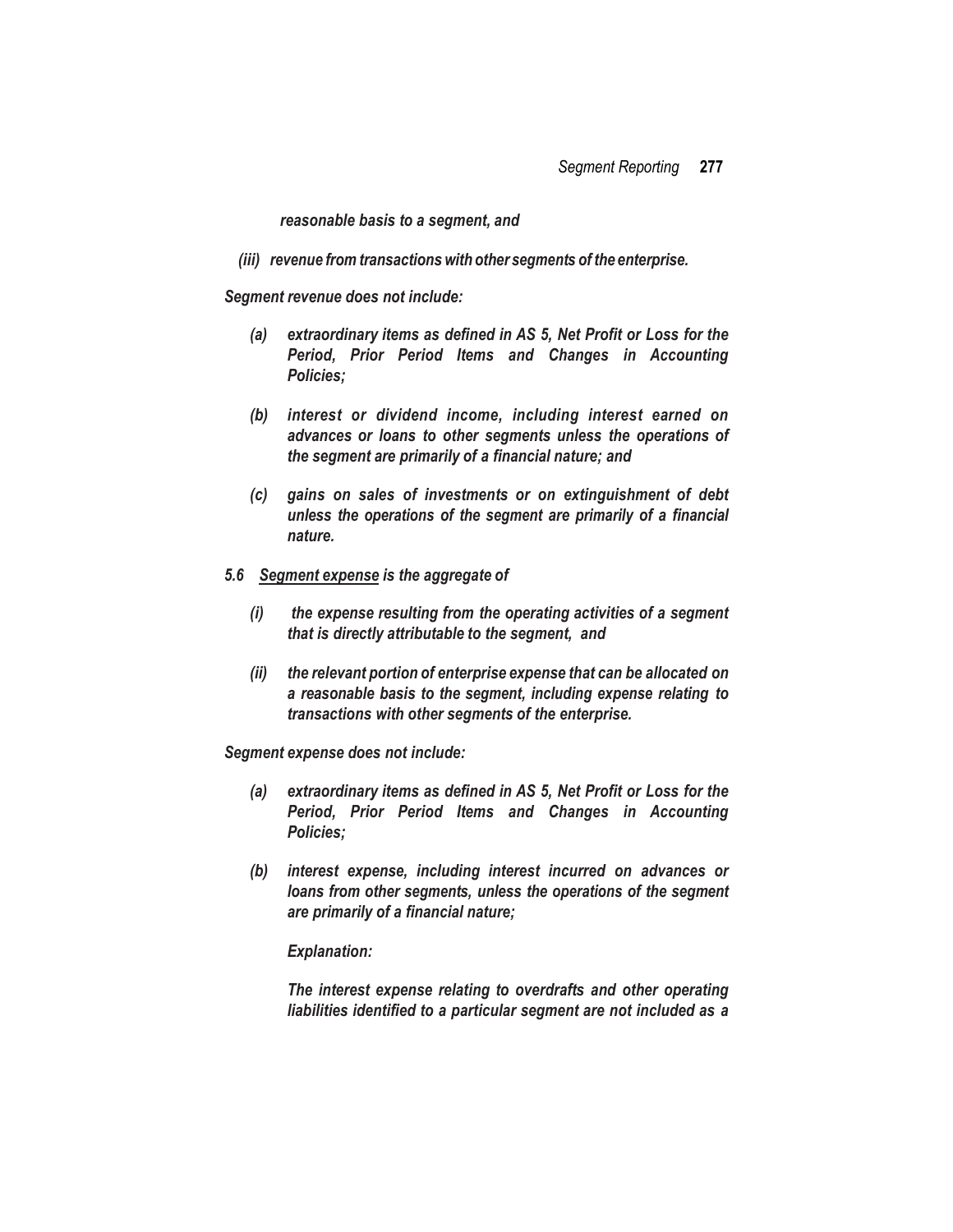*part of the segment expense unless the operations of the segment are primarily of a financial nature or unless the interest is included as a part of the cost of inventories. In case interest is included as a part of the cost of inventories where it is so required as per AS 16, Borrowing Costs, read with AS 2, Valuation of Inventories, and those inventories are part of segment assets of a particular segment, such interest is considered as a segment expense. In this case, the amount of such interest and the fact that the segment result has been arrived at after considering such interest is disclosed by way of a note to the segment result.*

- *(c) losses on sales of investments or losses on extinguishment of debt unless the operations of the segment are primarily of a financial nature;*
- *(d) income tax expense; and*
- *(e) general administrative expenses, head-office expenses, and other expenses that arise at the enterprise level and relate to the enterprise as a whole. However, costs are sometimes incurred at the enterprise level on behalf of a segment. Such costs are part of segment expense if they relate to the operating activities of the segment and if they can be directly attributed or allocated to the segment on a reasonable basis.*
- *5.7 Segment result is segment revenue less segment expense.*

*5.8 Segment assets are those operating assets that are employed by a segment in its operating activities and that either are directly attributable to the segment or can be allocated to the segment on a reasonable basis.*

*If the segment result of a segment includes interest or dividend income, its segment assets include the related receivables, loans, investments, or other interest or dividend generating assets.*

*Segment assets do not include income tax assets.*

*Segment assets are determined after deducting related allowances/ provisions that are reported as direct offsets in the balance sheet of the enterprise.*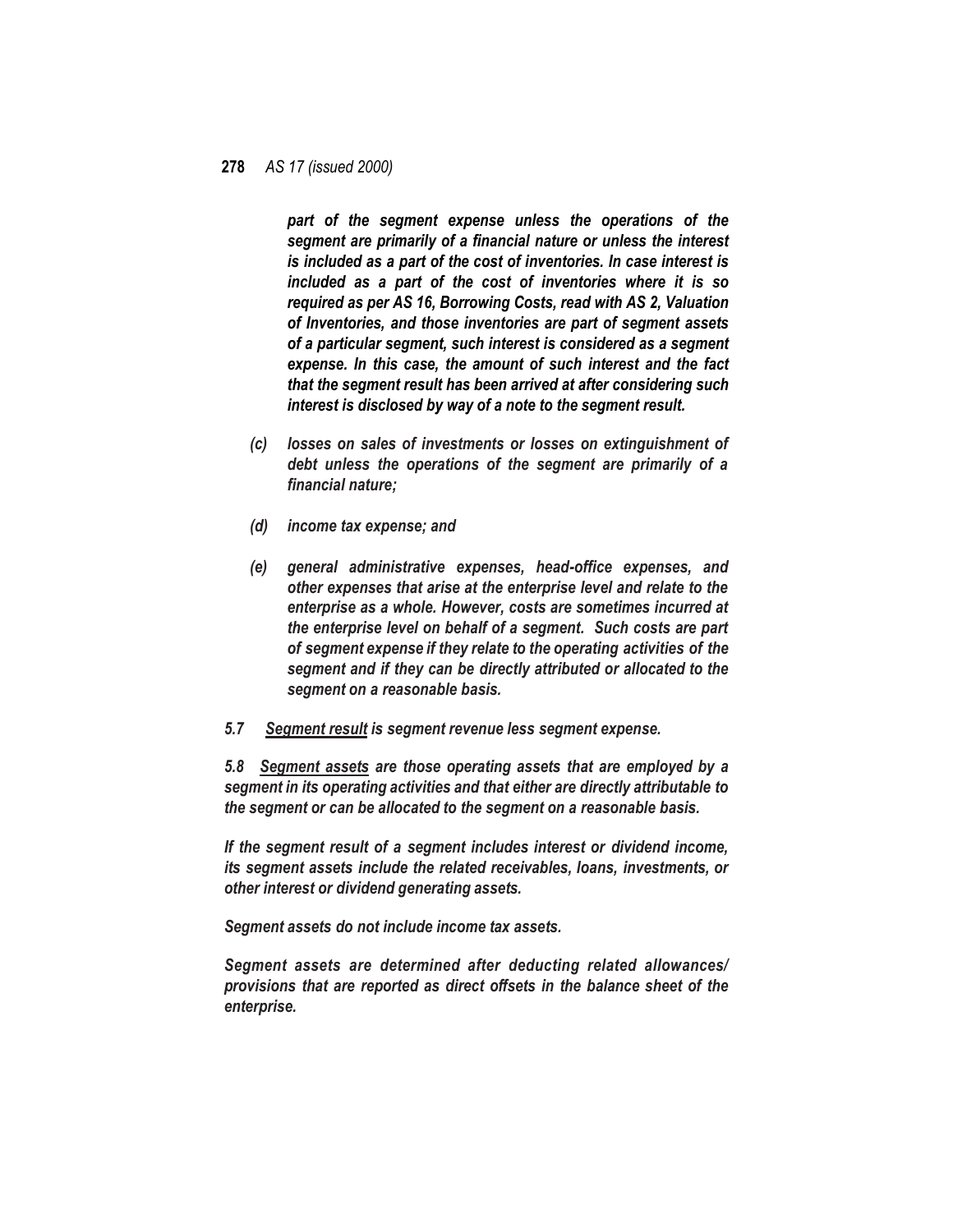*5.9 Segment liabilities are those operating liabilities that result from the operating activities of a segment and that either are directly attributable to the segment or can be allocated to the segment on a reasonable basis.*

*If the segment result of a segment includes interest expense, its segment liabilities include the related interest-bearing liabilities.*

*Segment liabilities do not include income tax liabilities.*

*5.10 Segment accounting policies are the accounting policies adopted for preparing and presenting the financial statements of the enterprise as well as those accounting policies that relate specifically to segment reporting.*

6. The factors in paragraph 5 for identifying business segments and geographical segments are not listed in any particular order.

7. A single business segment does not include products and services with significantly differing risks and returns. While there may be dissimilarities with respect to one or several of the factors listed in the definition of business segment, the products and services included in a single business segment are expected to be similar with respect to a majority of the factors.

8. Similarly, a single geographical segment does not include operations in economic environments with significantly differing risks and returns. A geographical segment may be a single country, a group of two or more countries, or a region within a country.

9. The risks and returns of an enterprise are influenced both by the geographical location of its operations (where its products are produced or where its service rendering activities are based) and also by the location of its customers (where its products are sold or services are rendered). The definition allows geographical segments to be based on either:

- (a) the location of production or service facilities and other assets of an enterprise; or
- (b) the location of its customers.

10. The organisational and internal reporting structure of an enterprise will normally provide evidence of whether its dominant source of geographical risks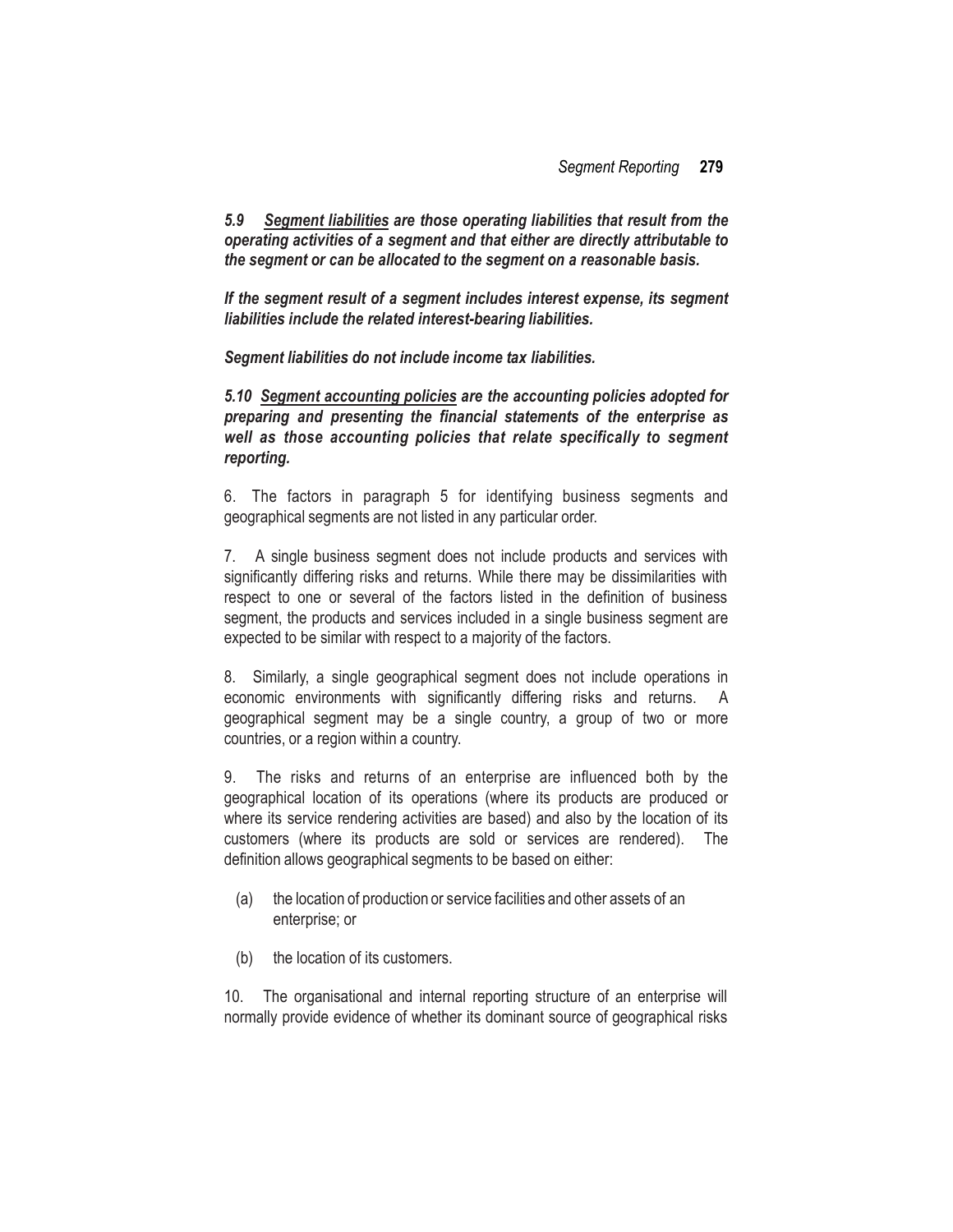results from the location of its assets (the origin of its sales) or the location of its customers (the destination of its sales). Accordingly, an enterprise looks to this structure to determine whether its geographical segments should be based on the location of its assets or on the location of its customers.

11. Determining the composition of a business or geographical segment involves a certain amount of judgement. In making that judgement, enterprise management takes into account the objective of reporting financial information by segment as set forth in this Standard and the qualitative characteristics of financial statements as identified in the Framework for the Preparation and Presentation of Financial Statements issued by the Institute of Chartered Accountants of India. The qualitative characteristics include the relevance, reliability, and comparability over time of financial information that is reported about the different groups of products and services of an enterprise and about its operations in particular geographical areas, and the usefulness of that information for assessing the risks and returns of the enterprise as a whole.

12. The predominant sources of risks affect how most enterprises are organised and managed. Therefore, the organisational structure of an enterprise and its internal financial reporting system are normally the basis for identifying its segments.

13. The definitions of segment revenue, segment expense, segment assets and segment liabilities include amounts of such items that are directly attributable to a segment and amounts of such items that can be allocated to a segment on a reasonable basis. An enterprise looks to its internal financial reporting system as the starting point for identifying those items that can be directly attributed, or reasonably allocated, to segments. There is thus a presumption that amounts that have been identified with segments for internal financial reporting purposes are directly attributable or reasonably allocable to segments for the purpose of measuring the segment revenue, segment expense, segment assets, and segment liabilities of reportable segments.

14. In some cases, however, a revenue, expense, asset or liability may have been allocated to segments for internal financial reporting purposes on a basis that is understood by enterprise management but that could be deemed arbitrary in the perception of external users of financial statements. Such an allocation would not constitute a reasonable basis under the definitions of segment revenue, segment expense, segment assets, and segment liabilities in this Standard. Conversely, an enterprise may choose not to allocate some item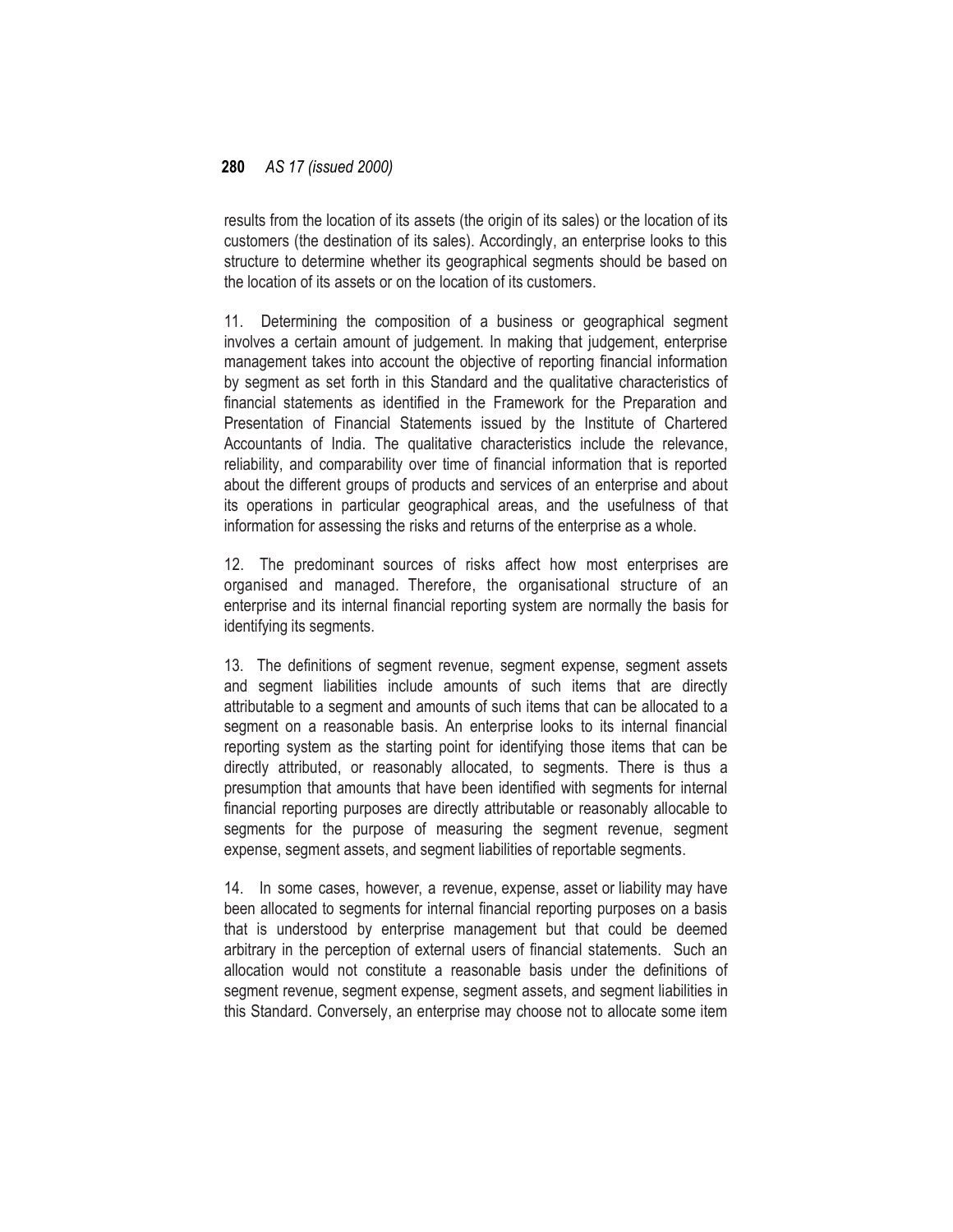of revenue, expense, asset or liability for internal financial reporting purposes, even though a reasonable basis for doing so exists. Such an item is allocated pursuant to the definitions of segment revenue, segment expense, segment assets, and segment liabilities in this Standard.

15. Examples of segment assets include current assets that are used in the operating activities of the segment and tangible and intangible fixed assets. If a particular item of depreciation or amortisation is included in segment expense, the related asset is also included in segment assets. Segment assets do not include assets used for general enterprise or head-office purposes. Segment assets include operating assets shared by two or more segments if a reasonable basis for allocation exists. Segment assets include goodwill that is directly attributable to a segment or that can be allocated to a segment on a reasonable basis, and segment expense includes related amortisation of goodwill. If segment assets have been revalued subsequent to acquisition, then the measurement of segment assets reflects those revaluations.

16. Examples of segment liabilities include trade and other payables, accrued liabilities, customer advances, product warranty provisions, and other claims relating to the provision of goods and services. Segment liabilities do not include borrowings and other liabilities that are incurred for financing rather than operating purposes. The liabilities of segments whose operations are not primarily of a financial nature do not include borrowings and similar liabilities because segment result represents an operating, rather than a net-of-financing, profit or loss. Further, because debt is often issued at the head-office level on an enterprise-wide basis, it is often not possible to directly attribute, or reasonably allocate, the interest- bearing liabilities to segments.

17. Segment revenue, segment expense, segment assets and segment liabilities are determined before intra-enterprise balances and intra-enterprise transactions are eliminated as part of the process of preparation of enterprise financial statements, except to the extent that such intra-enterprise balances and transactions are within a single segment.

18. While the accounting policies used in preparing and presenting the financial statements of the enterprise as a whole are also the fundamental segment accounting policies, segment accounting policies include, in addition, policies that relate specifically to segment reporting, such as identification of segments, method of pricing inter-segment transfers, and basis for allocating revenues and expenses to segments.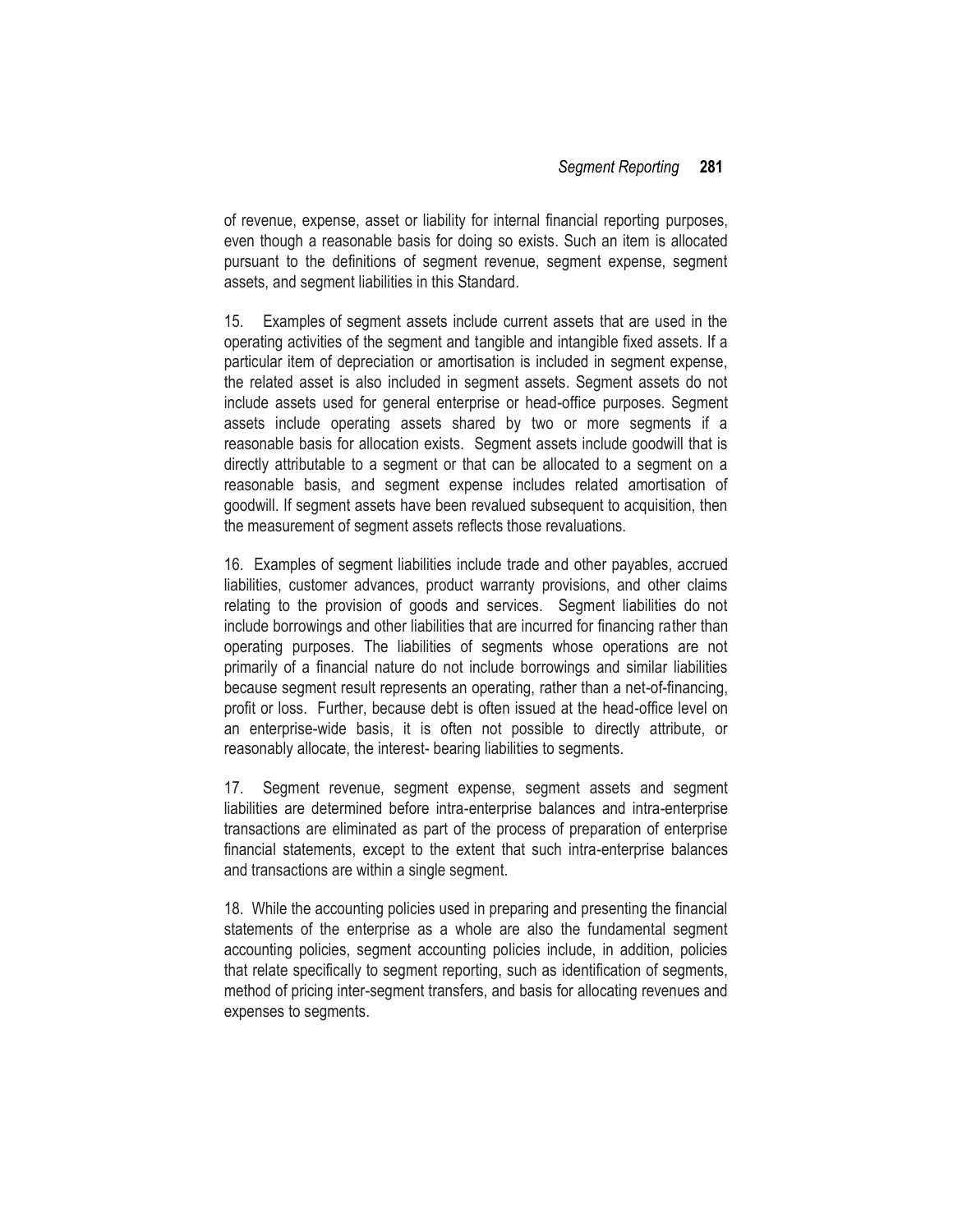#### **Identifying Reportable Segments**

#### **Primary and Secondary Segment Reporting Formats**

*19. The dominant source and nature of risks and returns of an enterprise should govern whether its primary segment reporting format will be business segments or geographical segments. If the risks and returns of an enterprise are affected predominantly by differences in the products*  and services it produces, its primary format for reporting segment *information should be business segments, with secondary information reported geographically. Similarly, if the risks and returns of the enterprise are affected predominantly by the fact that it operates in different countries or other geographical areas, its primary format for reporting segment information should be geographical segments, with secondary information reported for groups of related products and services.*

*20. Internal organisation and management structure of an enterprise and its system of internal financial reporting to the board of directors and the chief executive officer should normally be the basis for identifying the predominant source and nature of risks and differing rates ofreturn facing the enterprise and, therefore, for determining which reporting format is primary and which is secondary, except as provided in sub-paragraphs (a) and (b) below:*

- *(a) if risks and returns of an enterprise are strongly affected both by differences in the products and services it produces and by differences in the geographical areas in which it operates, as evidenced by a 'matrix approach' to managing the company and to reporting internally to the board of directors and the chief executive officer, then the enterprise should use business segments as its primary segment reporting format and geographical segments as its secondary reporting format; and*
- *(b) if internal organisational and management structure of an enterprise and its system of internal financial reporting to the board of directors and the chief executive officer are based neither on individual products or services or groups of related products/services nor on geographical areas, the directors and management of the enterprise should determine whether the risks and returns of the enterprise are related more to the products and*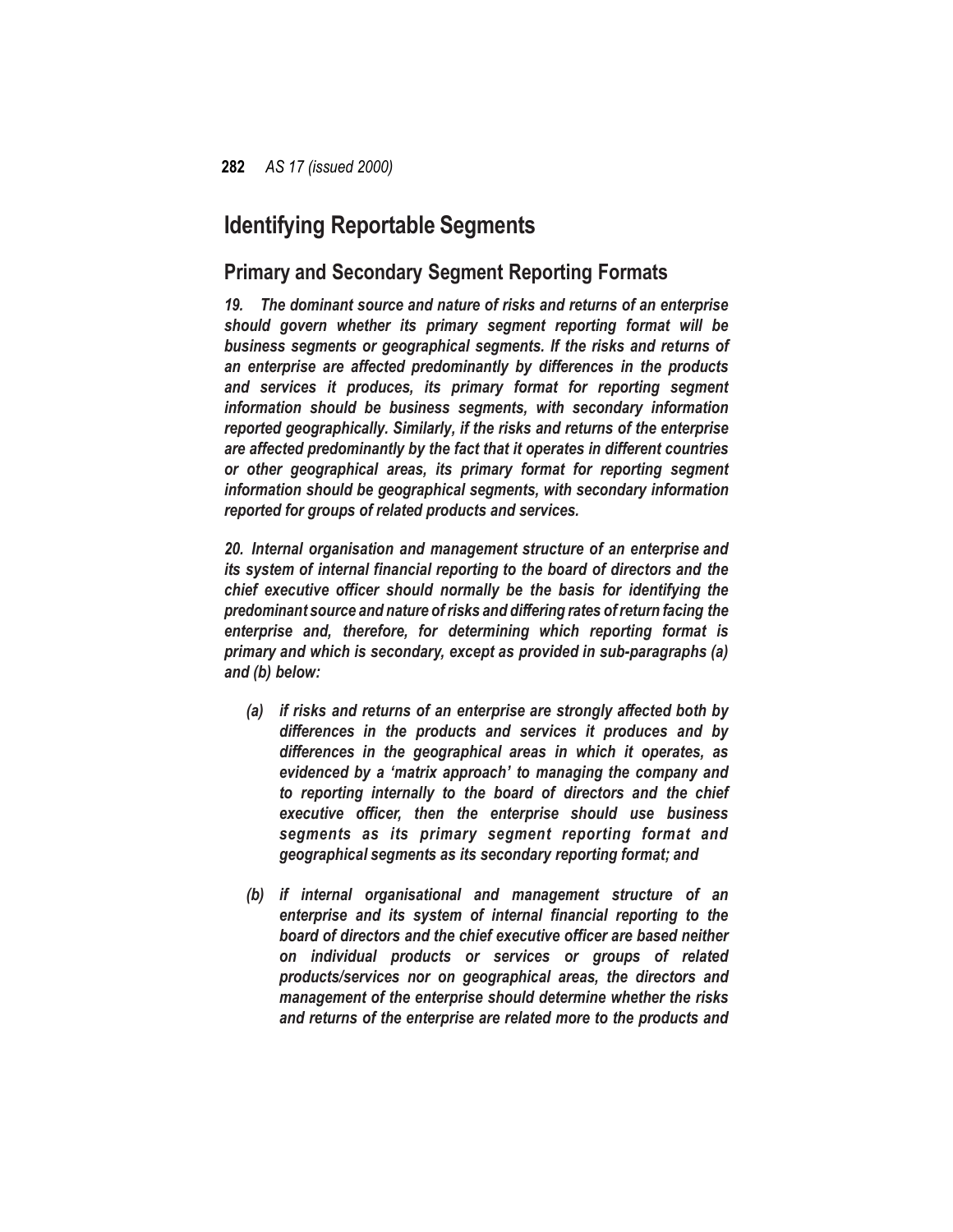*services it produces or to the geographical areas in which it operates and should, accordingly, choose business segments or geographical segments as the primary segment reporting format of the enterprise, with the other as its secondary reporting format.*

21. For most enterprises, the predominant source of risks and returns determines how the enterprise is organised and managed. Organisational and management structure of an enterprise and its internal financial reporting system normally provide the best evidence of the predominant source of risks and returns of the enterprise for the purpose of its segment reporting. Therefore, except in rare circumstances, an enterprise will report segment information in its financial statements on the same basis as it reports internally to top management. Its predominant source of risks and returns becomes its primary segment reporting format. Its secondary source of risks and returns becomes its secondary segment reporting format.

22. A 'matrix presentation' — both business segments and geographical segments as primary segment reporting formats with full segment disclosures on each basis — will often provide useful information if risks and returns of an enterprise are strongly affected both by differences in the products and services it produces and by differences in the geographical areas in which it operates. This Standard does not require, but does not prohibit, a 'matrix presentation'.

23. In some cases, organisation and internal reporting of an enterprisemay have developed along lines unrelated to both the types of products and services it produces, and the geographical areas in which it operates. In such cases, the internally reported segment data will not meet the objective of this Standard. Accordingly, paragraph 20(b) requires the directors and management of the enterprise to determine whether the risks and returns of the enterprise are more product/service driven or geographically driven and to accordingly choose business segments or geographical segments as the primary basis of segment reporting. The objective is to achieve a reasonable degree of comparability with other enterprises, enhance understandability of the resulting information, and meet the needs of investors, creditors, and others for information about product/service-related and geographically- related risks and returns.

#### **Business and Geographical Segments**

*24. Business and geographical segments of an enterprise for external reporting purposes should be those organisational units for which information is reported to the board of directors and to the chief executive*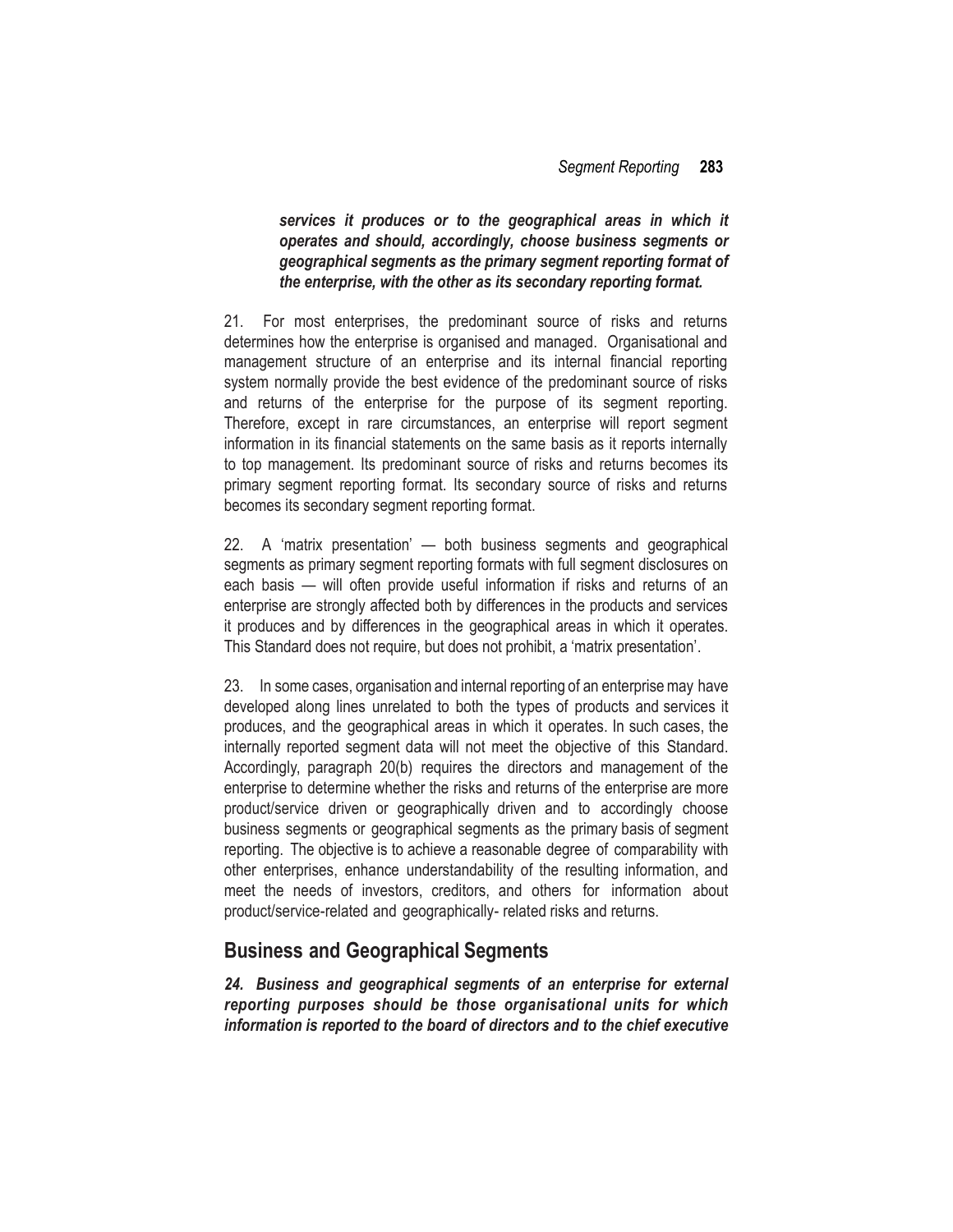*officer for the purpose of evaluating the unit's performance and for making decisions about future allocations of resources, except as provided in paragraph 25.*

*25. If internal organisational and management structure of an enterprise and its system of internal financial reporting to the board of directors and the chief executive officer are based neither on individual products or services or groups of related products/services nor on geographical areas, paragraph 20(b) requires that the directors and management of the enterprise should choose either business segments or geographical segments as the primary segment reporting format of the enterprise based on their assessment of which reflects the primary source of the risks and returns of the enterprise, with the other as its secondary reporting format. In that case, the directors and management of the enterprise should determine its business segments and geographical segments for external reporting purposes based on the factors in the definitions in paragraph 5 of this Standard, rather than on the basis of its system of internal financial reporting to the board of directors and chief executive officer, consistent with the following:*

- *(a) if one or more of the segments reported internally to the directors and management is a business segment or a geographical segment based on the factors in the definitions in paragraph 5 but others are not, sub-paragraph (b) below should be applied only to those internal segments that do not meet the definitions in paragraph 5 (that is, an internally reported segment that meets the definition should not be further segmented);*
- *(b) for those segments reported internally to the directors and management that do not satisfy the definitions in paragraph 5, management of the enterprise should look to the next lower level of internal segmentation that reports information along product and service lines or geographical lines, as appropriate under the definitions in paragraph 5; and*
- *(c) if such an internally reported lower-level segment meets the definition of business segment or geographical segment based on the factors in paragraph 5, the criteria in paragraph 27 for identifying reportable segments should be applied to that segment.*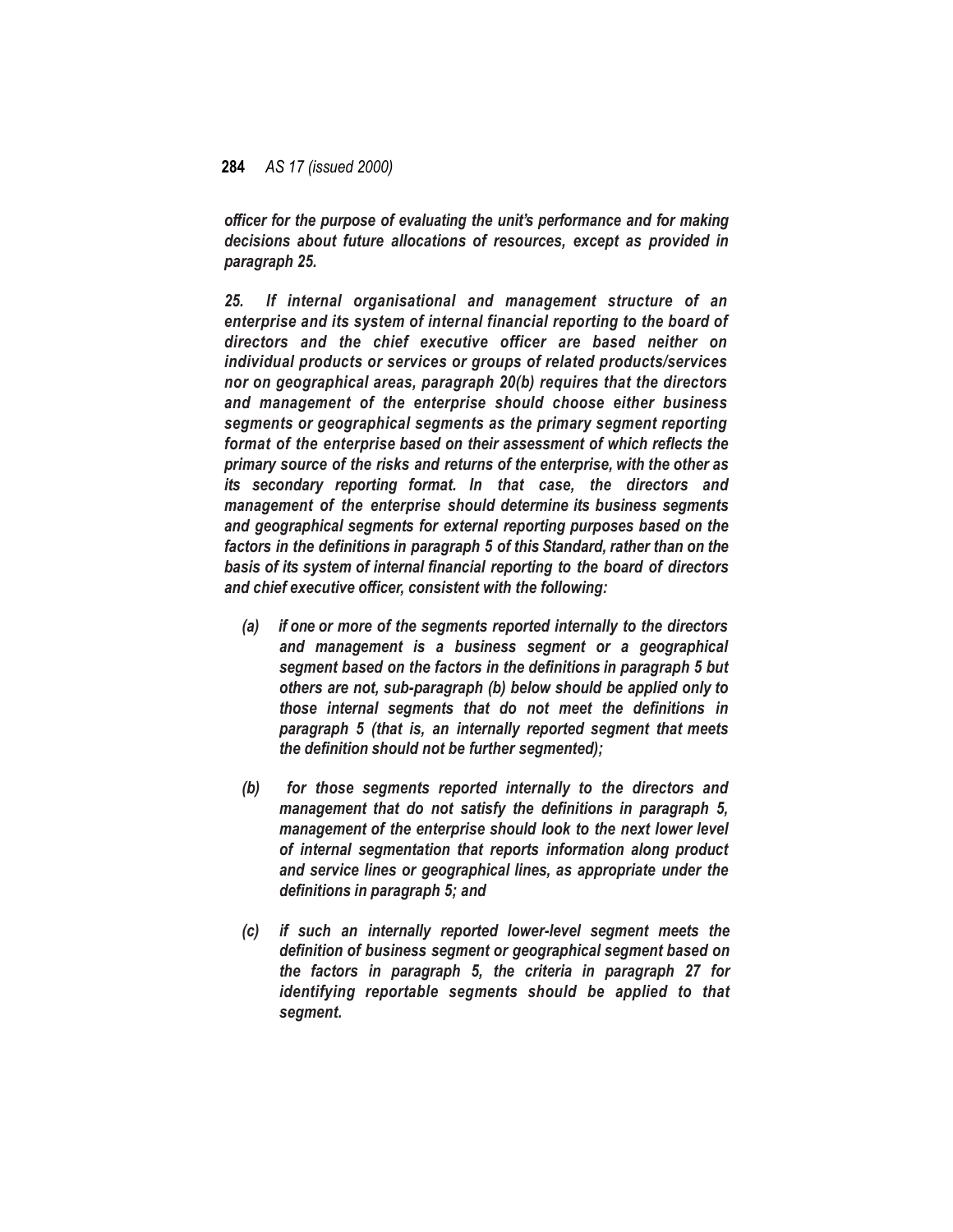26. Under this Standard, most enterprises will identify their business and geographical segments as the organisational units for which information is reported to the board of the directors (particularly the non-executive directors, if any) and to the chief executive officer (the senior operating decision maker, which in some cases may be a group of several people) for the purpose of evaluating each unit's performance and for making decisions about future allocations of resources. Even if an enterprise must apply paragraph 25 because its internal segments are not along product/service or geographical lines, it will consider the next lower level of internal segmentation that reports information along product and service lines or geographical lines rather than construct segments solely for external reporting purposes. This approach of looking to organisational and management structure of an enterprise and its internal financial reporting system to identify the business and geographical segments of the enterprise for external reporting purposes is sometimes called the 'management approach', and the organisational components for which information is reported internally are sometimes called 'operating segments'.

#### **Reportable Segments**

*27. A business segment or geographical segment should be identified as a reportable segment if:*

- *(a) its revenue from sales to external customers and from transactions with other segments is 10 per cent or more of the total revenue, external and internal, of all segments; or*
- *(b) its segment result, whether profit or loss, is 10 per cent or more of -*
	- *(i) the combined result of all segments in profit, or*
	- *(ii) the combined result of all segments in loss,*

*whichever is greater in absolute amount; or*

*(c) its segment assets are 10 per cent or more of the total assets of all segments.*

*28. A business segment or a geographical segment which is not a reportable segment as per paragraph 27, may be designated as a reportable segment despite its size at the discretion of the management of*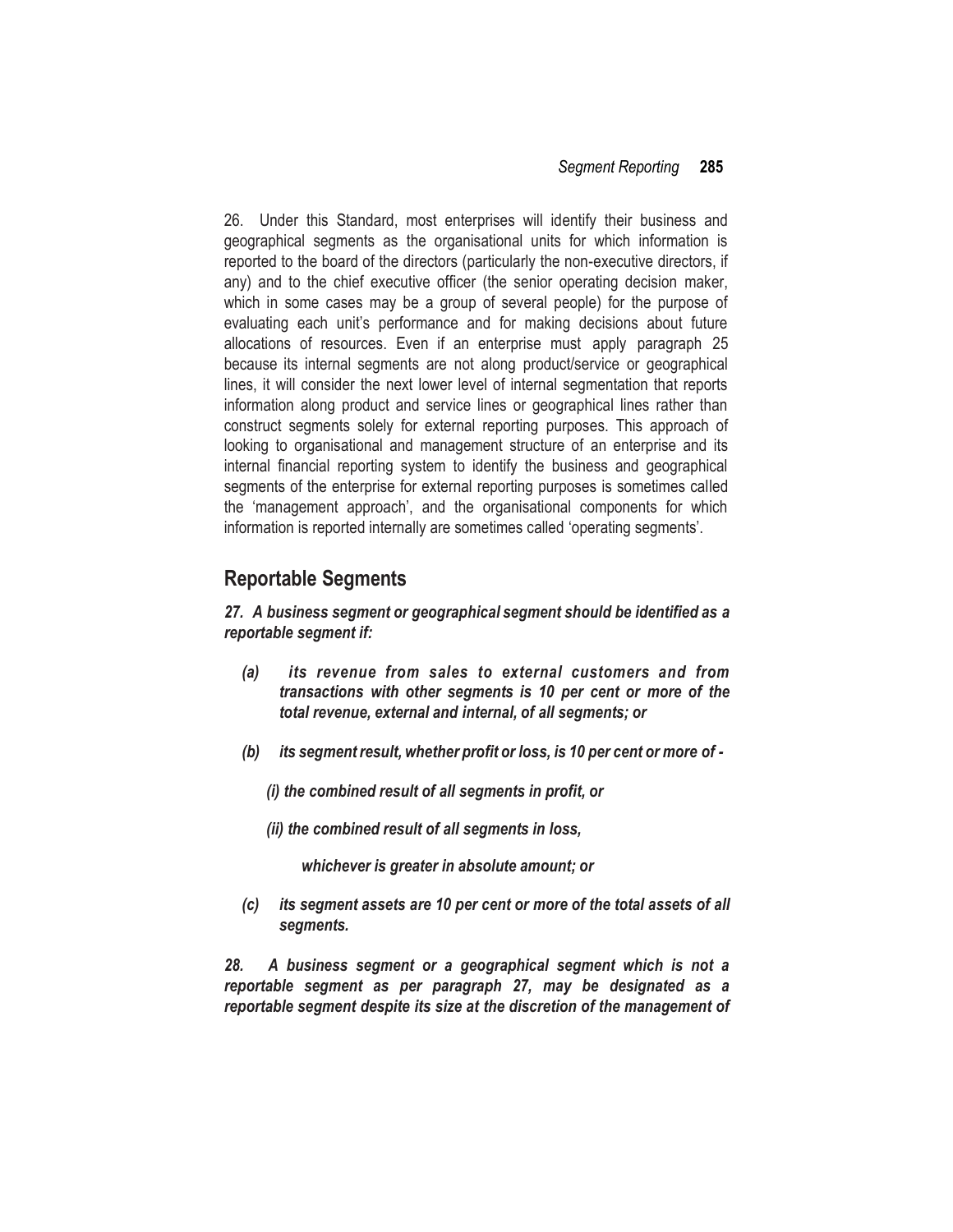*the enterprise. If that segment is not designated as a reportable segment, it should be included as an unallocated reconciling item.*

*29. If total external revenue attributable to reportable segments constitutes less than 75 per cent of the total enterprise revenue, additional segments should be identified as reportable segments, even if they do not meet the 10 per cent thresholds in paragraph 27, until at least 75 per cent of total enterprise revenue is included in reportable segments.*

30. The 10 per cent thresholds in this Standard are not intended to be a guide for determining materiality for any aspect of financial reporting other than identifying reportable business and geographical segments.

Illustration II attached to this Standard presents an illustration of the determination of reportable segments as per paragraphs 27-29.

*31. A segment identified as a reportable segment in the immediately preceding period because it satisfied the relevant 10 per cent thresholds should continue to be a reportable segment for the current period notwithstanding that its revenue, result, and assets all no longer meet the 10 per cent thresholds.*

*32. If a segment is identified as a reportable segment in the current period because it satisfies the relevant 10 per cent thresholds, preceding-period segment data that is presented for comparative purposes should, unless it is impracticable to do so, be restated to reflect the newly reportable segment as a separate segment, even if that segment did not satisfy the 10 per cent thresholds in the preceding period.*

#### **Segment Accounting Policies**

*33. Segment information should be prepared in conformity with the accounting policies adopted for preparing and presenting the financial statements of the enterprise as a whole.*

34. There is a presumption that the accounting policies that the directors and management of an enterprise have chosen to use in preparing the financial statements of the enterprise as a whole are those that the directors and management believe are the most appropriate for external reporting purposes. Since the purpose of segment information is to help users of financial statements better understand and make more informed judgements about the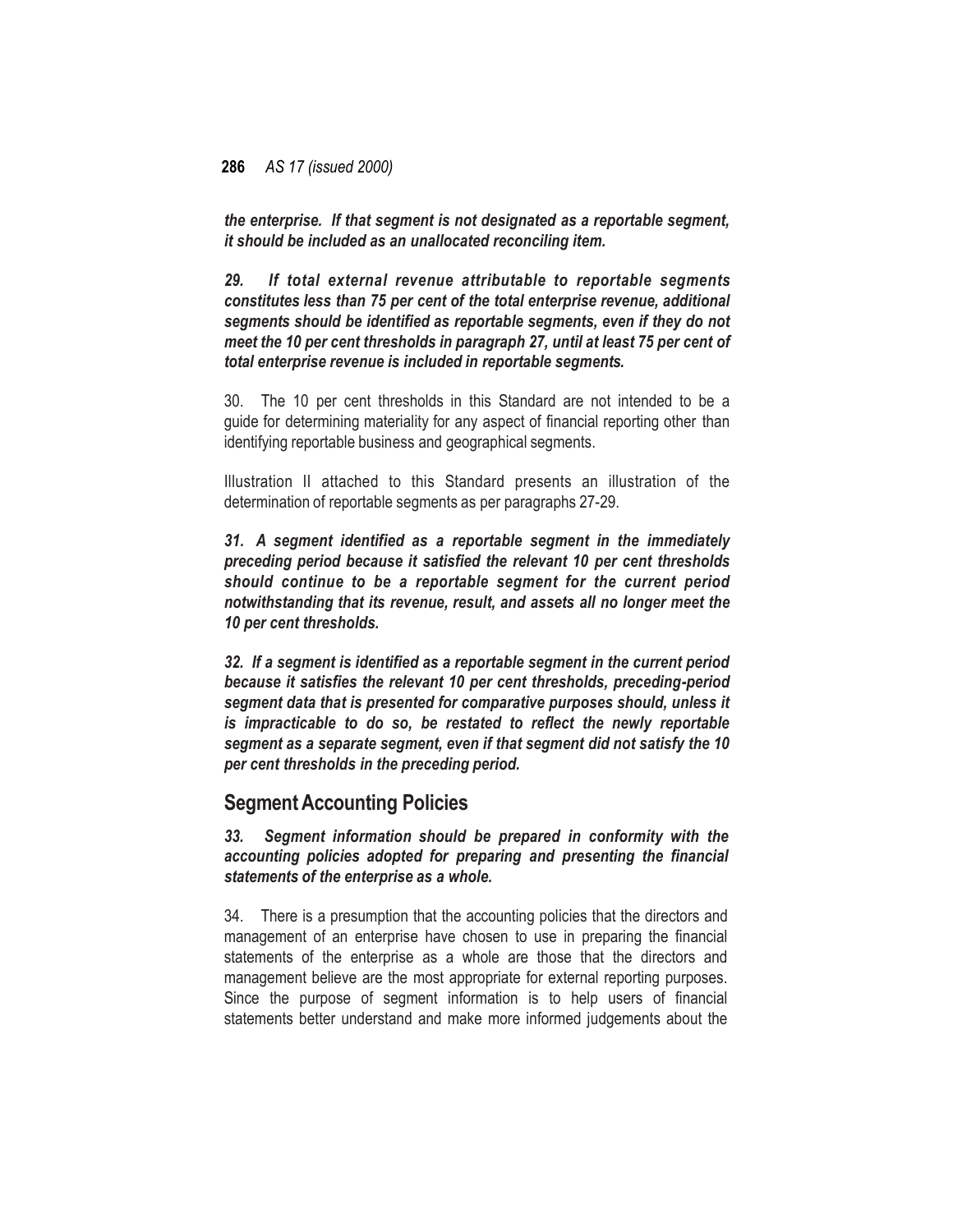enterprise as a whole, this Standard requires the use, in preparing segment information, of the accounting policies adopted for preparing and presenting the financial statements of the enterprise as a whole. That does not mean, however, that the enterprise accounting policies are to be applied to reportable segments as if the segments were separate stand-alone reporting entities. A detailed calculation done in applying a particular accounting policy at the enterprise-wide level may be allocated to segments if there is a reasonable basis for doing so. Pension calculations, for example, often are done for an enterprise as a whole, but the enterprise-wide figures may be allocated to segments based on salary and demographic data for the segments.

35. This Standard does not prohibit the disclosure of additional segment information that is prepared on a basis other than the accounting policies adopted for the enterprise financial statements provided that (a) the information is reported internally to the board of directors and the chief executive officer for purposes of making decisions about allocating resources to the segment and assessing its performance and (b) the basis of measurement for this additional information is clearly described.

#### *36. Assets and liabilities that relate jointly to two or more segments should be allocated to segments if, and only if, their related revenues and expenses also are allocated to those segments.*

37. The way in which asset, liability, revenue, and expense items are allocated to segments depends on such factors as the nature of those items, the activities conducted by the segment, and the relative autonomy of that segment. It is not possible or appropriate to specify a single basis of allocation that should be adopted by all enterprises; nor is it appropriate to force allocation of enterprise asset, liability, revenue and expense items that relate jointly to two or more segments, if the only basis for making those allocations is arbitrary. At the same time, the definitions of segment revenue, segment expense, segment assets and segment liabilities are interrelated, and the resulting allocations should be consistent. Therefore, jointly used assets and liabilities are allocated to segments if, and only if, their related revenues and expenses also are allocated to those segments. For example, an asset is included in segment assets if, and only if, the related depreciation or amortisation is included in segment expense.

#### **Disclosure**

38. Paragraphs 39-46 specify the disclosures required for reportable segments for primary segment reporting format of an enterprise. Paragraphs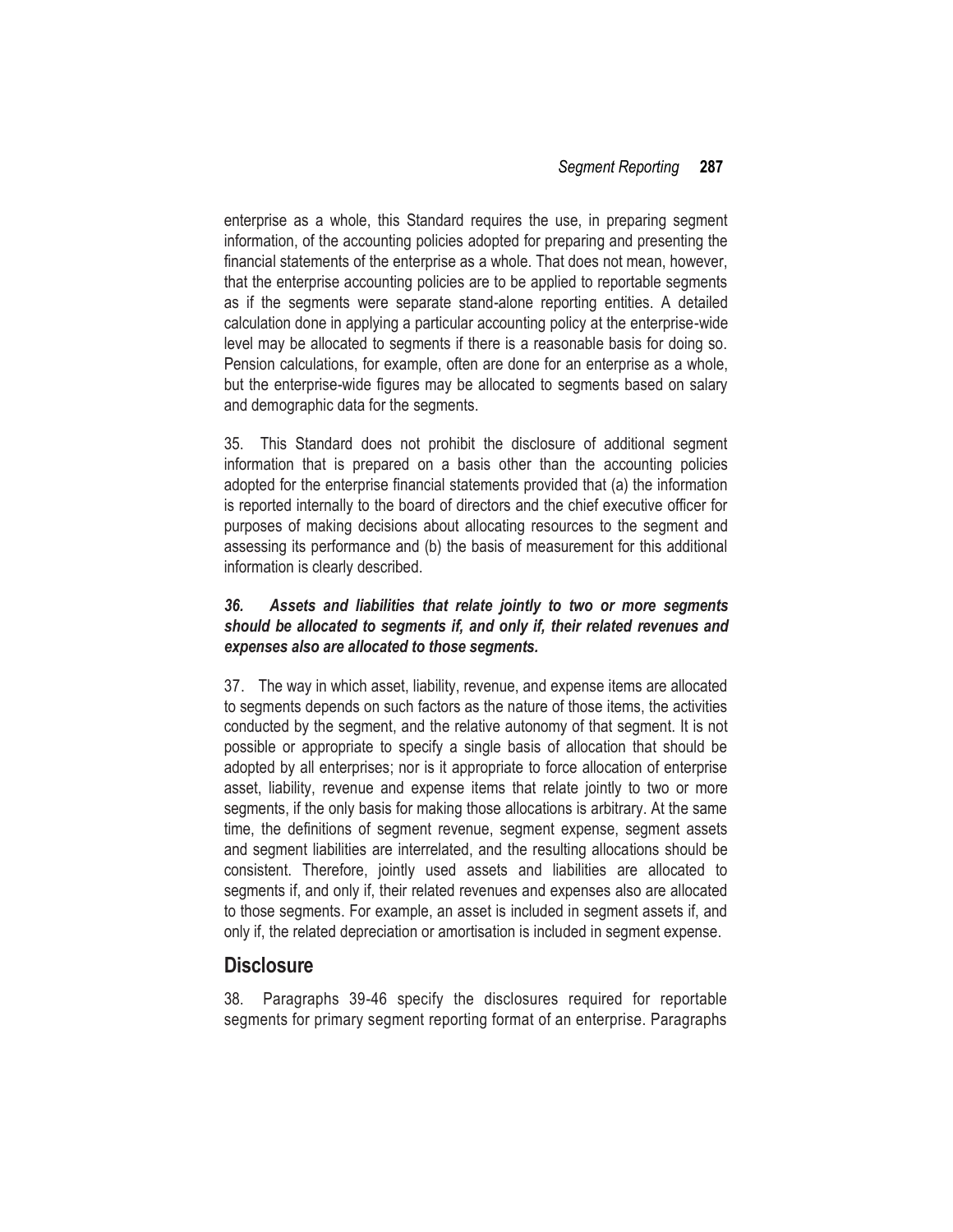47-51 identify the disclosures required for secondary reporting format of an enterprise. Enterprises are encouraged to make all of the primary-segment disclosures identified in paragraphs 39-46 for each reportable secondary segment although paragraphs 47-51 require considerably less disclosure on the secondary basis. Paragraphs 53-59 address several other segment disclosure matters. Illustration III attached to this Standard illustrates the application of these disclosure standards.

#### Explanation:

In case, by applying the definitions of 'business segment' and 'geographical segment', it is concluded that there is neither more than one business segment nor more than one geographical segment, segment information as per this Standard is not required to be disclosed. However, the fact that there is only one 'business segment' and 'geographical segment' is disclosed by way of a note.

#### **Primary Reporting Format**

*39. The disclosure requirements in paragraphs 40-46 should be applied to each reportable segment based on primary reporting format of an enterprise.*

*40. An enterprise should disclose the following for each reportable segment:*

- *(a) segment revenue, classified into segment revenue from sales to external customers and segment revenue from transactions with other segments;*
- *(b) segment result;*
- *(c) total carrying amount of segment assets;*
- *(d) total amount of segment liabilities;*
- *(e) total cost incurred during the period to acquire segment assets that are expected to be used during more than one period (tangible and intangible fixed assets);*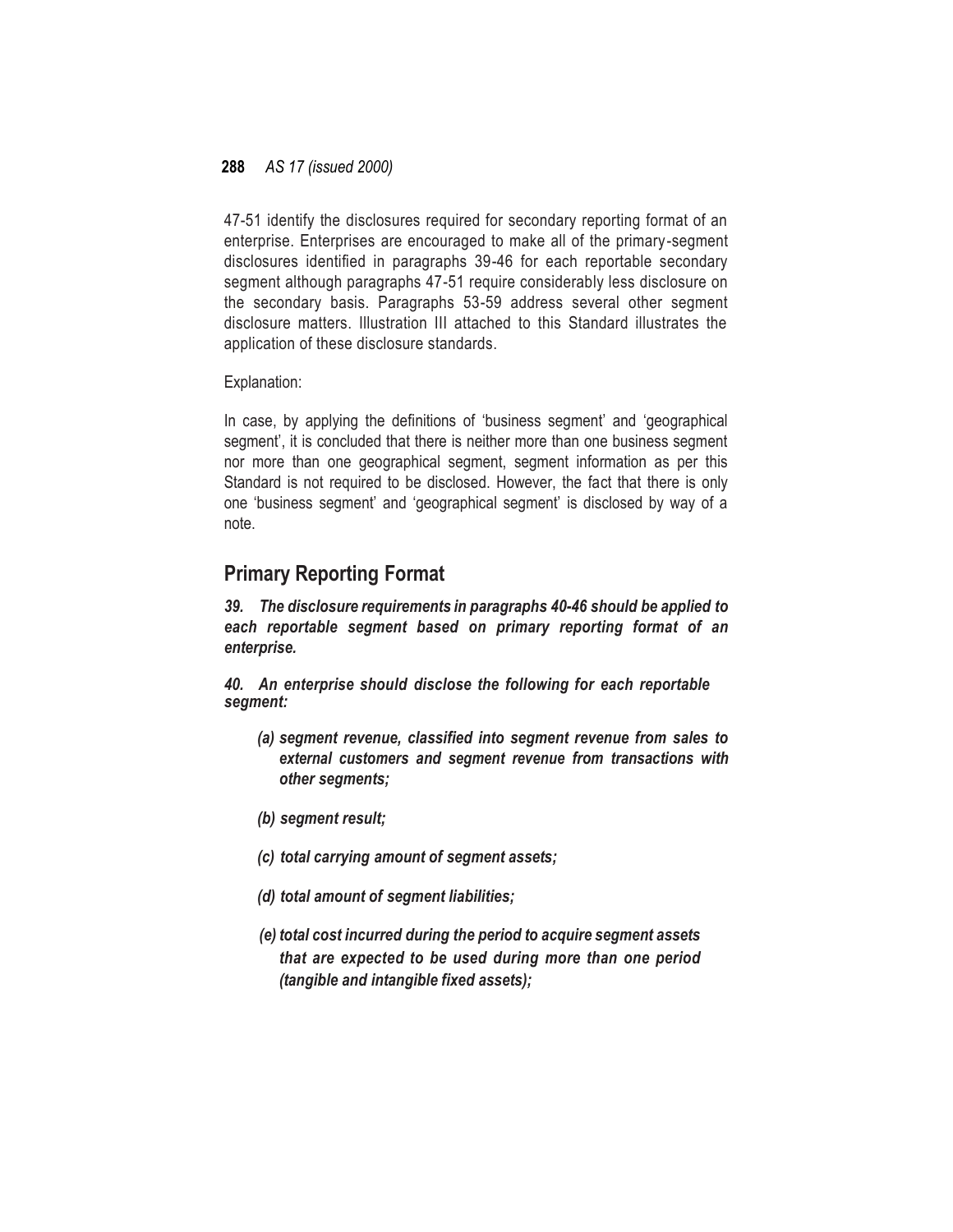- *(f) total amount of expense included in the segment result for depreciation and amortisation in respect of segment assets for the period; and*
- *(g)total amount of significant non-cash expenses, other than depreciation and amortisation in respect of segment assets, that were included in segment expense and, therefore, deducted in measuring segment result.*

41. Paragraph 40 (b) requires an enterprise to report segment result. If an enterprise can compute segment net profit or loss or some other measure of segment profitability other than segment result, without arbitrary allocations, reporting of such amount(s) in addition to segment result is encouraged. If that measure is prepared on a basis other than the accounting policies adopted for the financial statements of the enterprise, the enterprise will include in its financial statements a clear description of the basis of measurement.

42. An example of a measure of segment performance above segment result in the statement of profit and loss is gross margin on sales. Examples of measures of segment performance below segment result in the statement of profit and loss are profit or loss from ordinary activities (either before or after income taxes) and net profit or loss.

43. Accounting Standard 5, *Net Profit or Loss for the Period, Prior Period Items and Changes in Accounting Policies* requires that "when items of income and expense within profit or loss from ordinary activities are of such size, nature or incidence that their disclosure is relevant to explain the performance of the enterprise for the period, the nature and amount of such items should be disclosed separately". Examples of such items include write- downs of inventories, provisions for restructuring, disposals of fixed assets and long-term investments, legislative changes having retrospective application, litigation settlements, and reversal of provisions. An enterprise is encouraged, but not required, to disclose the nature and amount of any items of segment revenue and segment expense that are of such size, nature, or incidence that their disclosure is relevant to explain the performance of the segment for the period. Such disclosure is not intended to change the classification of any such items of revenue or expense from ordinary to extraordinary or to change the measurement of such items. The disclosure, however, does change the level at which the significance of such items is evaluated for disclosure purposes from the enterprise level to the segment level.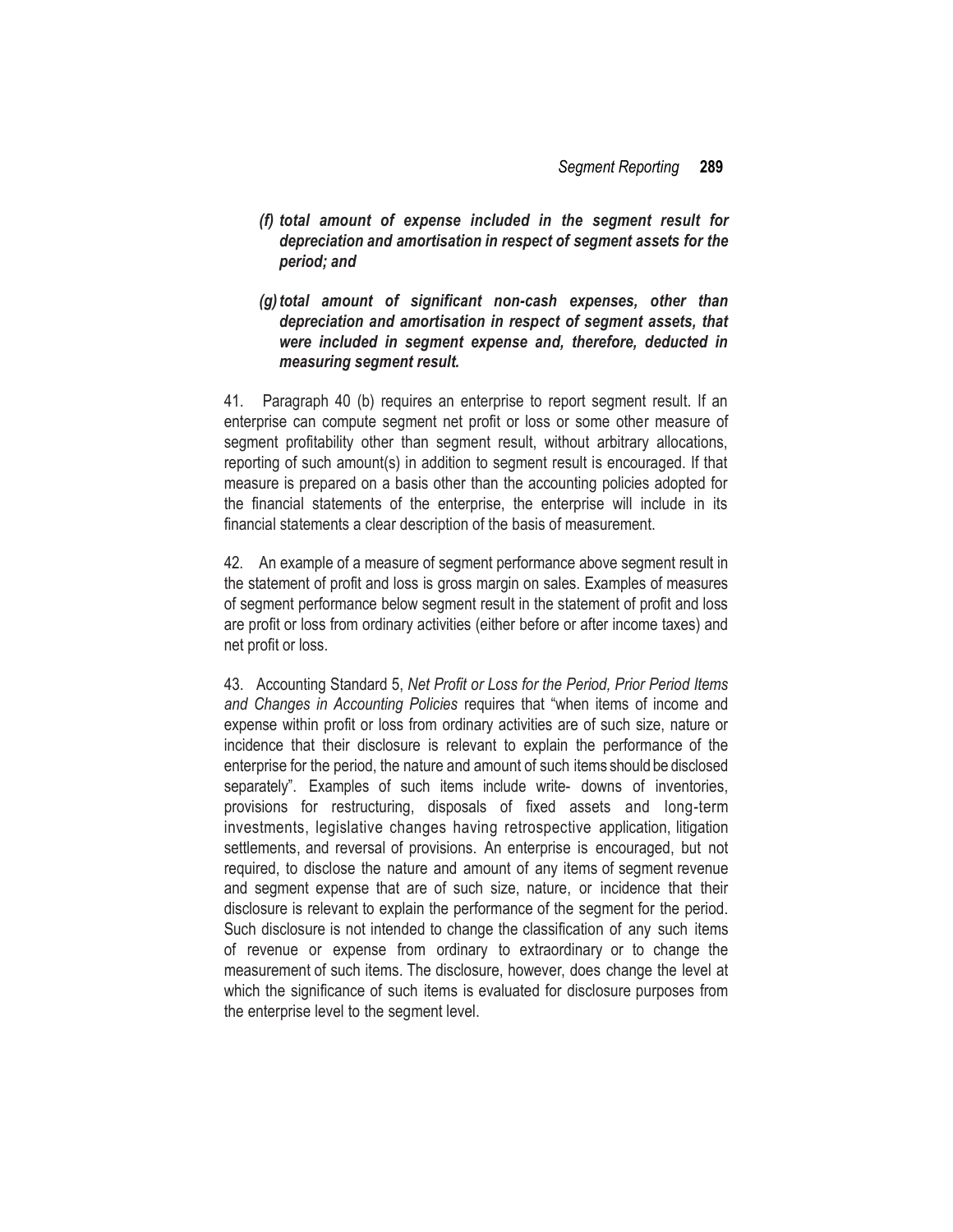*44. An enterprise that reports the amount of cash flows arising from operating, investing and financing activities of a segment need not disclose depreciation and amortisation expense and non-cash expenses of such segment pursuant to sub-paragraphs (f) and (g) of paragraph 40.*

45. AS 3 *Cash Flow Statements* recommends that an enterprise present a cash flow statement that separately reports cash flows from operating, investing and financing activities. Disclosure of information regarding operating, investing and financing cash flows of each reportable segment is relevant to understanding the enterprise's overall financial position, liquidity, and cash flows. Disclosure of segment cash flow is, therefore, encouraged, though not required. An enterprise that provides segment cash flow disclosures need not disclose depreciation and amortisation expense and non-cash expenses pursuant to subparagraphs (f) and (g) of paragraph 40.

*46. An enterprise should present a reconciliation between the information disclosed for reportable segments and the aggregated information in the enterprise financial statements. In presenting the reconciliation, segment revenue should be reconciled to enterprise revenue; segment result should be reconciled to enterprise net profit or loss; segment assets should be reconciled to enterprise assets; and segment liabilities should be reconciled to enterprise liabilities.*

#### **Secondary Segment Information**

47. Paragraphs 39-46 identify the disclosure requirements to be applied to each reportable segment based on primary reporting format of an enterprise. Paragraphs 48-51 identify the disclosure requirements to be applied to each reportable segment based on secondary reporting format of an enterprise, as follows:

- (a) if primary format of an enterprise is business segments, the required secondary-format disclosures are identified in paragraph 48;
- (b) if primary format of an enterprise is geographical segments based on location of assets (where the products of the enterprise are produced or where its service rendering operations are based), the required secondary-format disclosures are identified in paragraphs 49 and 50;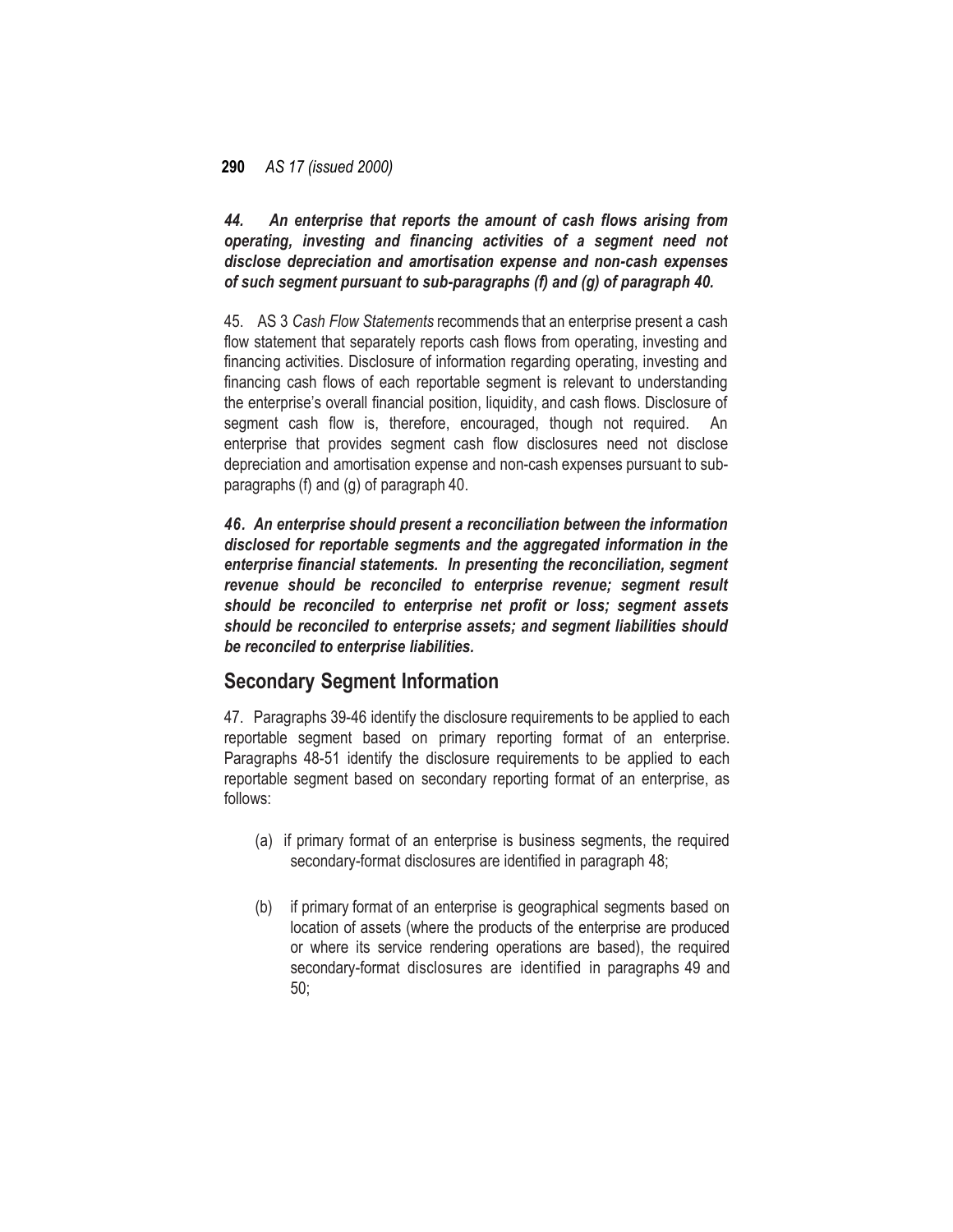(c) if primary format of an enterprise is geographical segments based on the location of its customers (where its products are sold or services are rendered), the required secondary-format disclosures are identified in paragraphs 49 and 51.

*48. If primary format of an enterprise for reporting segment information is business segments, it should also report the following information:*

- *(a) segment revenue from external customers by geographical area based on the geographical location of its customers, for each geographical segment whose revenue from sales to external customers is 10 per cent or more of enterprise revenue;*
- *(b) the total carrying amount of segment assets by geographical location of assets, for each geographical segment whose segment assets are 10 per cent or more of the total assets of all geographical segments; and*
- *(c) the total cost incurred during the period to acquire segment assets that are expected to be used during more than one period (tangible and intangible fixed assets) by geographical location of assets, for each geographical segment whose segment assets are 10 per cent or more of the total assets of all geographical segments.*

*49. If primary format of an enterprise for reporting segment information is geographical segments (whether based on location of assets or location of customers), it should also report the following segment information for each business segment whose revenue from sales to external customers is 10 per cent or more of enterprise revenue or whose segment assets are 10 per cent or more of the total assets of all business segments:*

- *(a) segment revenue from external customers;*
- *(b) the total carrying amount of segment assets; and*
- *(c) the total cost incurred during the period to acquire segment assets that are expected to be used during more than one period (tangible and intangible fixed assets).*
- *50. If primary format of an enterprise for reporting segment information is*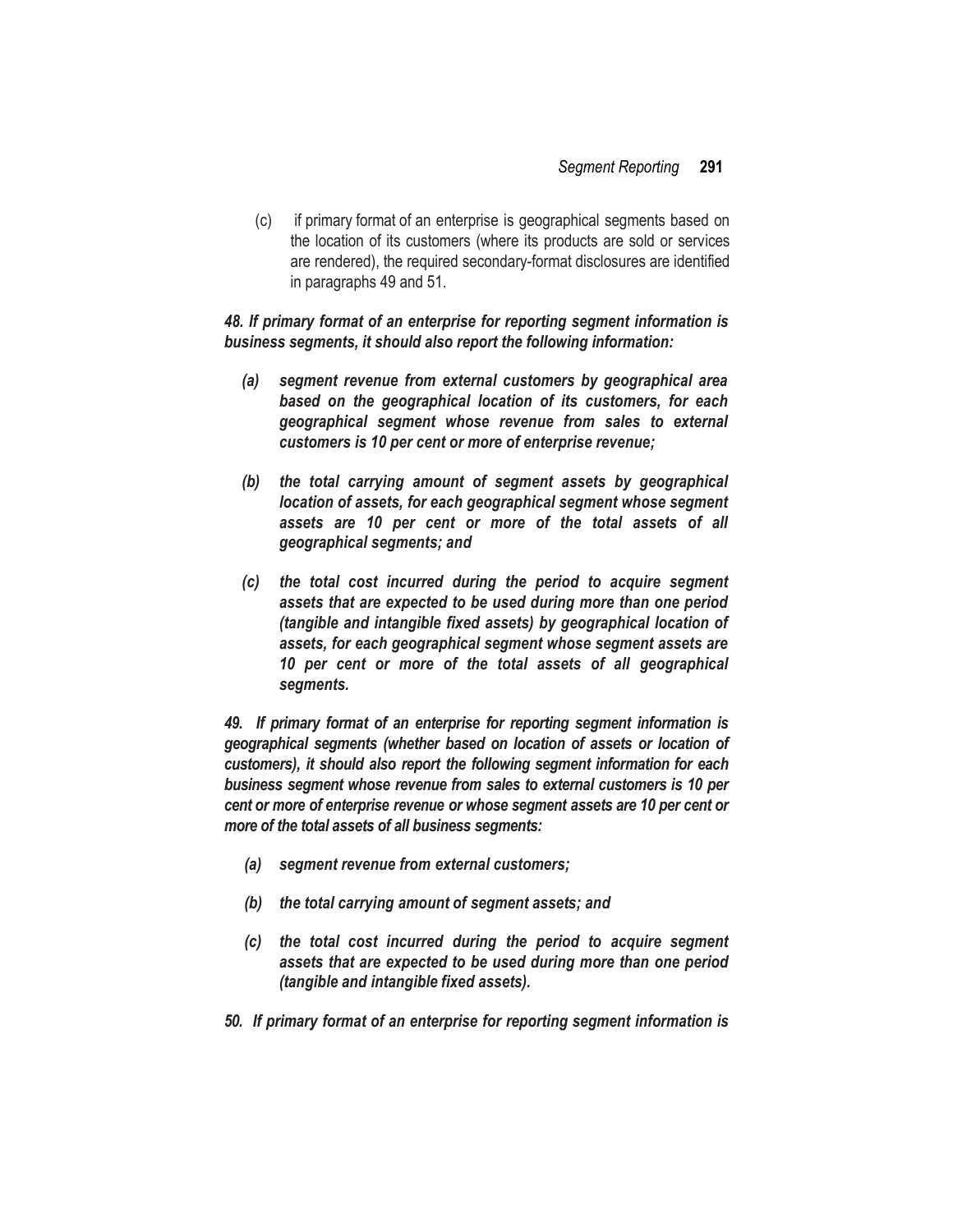*geographical segments that are based on location of assets, and if the location of its customers is different from the location of its assets, then the enterprise should also report revenue from sales to external customers for each customer-based geographical segment whose revenue from sales to external customers is 10 per cent or more of enterprise revenue.*

*51. If primary format of an enterprise for reporting segment information is geographical segments that are based on location of customers, and if the assets of the enterprise are located in different geographical areas from its customers, then the enterprise should also report the following segment information for each asset-based geographical segment whose revenue from sales to external customers or segment assets are 10 per cent or more of total enterprise amounts:*

- *(a) the total carrying amount of segment assets by geographical location of the assets; and*
- *(b) the total cost incurred during the period to acquire segment assets that are expected to be used during more than one period (tangible and intangible fixed assets) by location of the assets.*

#### **Illustrative Segment Disclosures**

52. Illustration III attached to this Standard Illustrates the disclosures for primary and secondary formats that are required by this Standard.

#### **Other Disclosures**

*53. In measuring and reporting segment revenue from transactions with other segments, inter-segment transfers should be measured on the basis that the enterprise actually used to price those transfers. The basis of pricing inter-segment transfers and any change therein should be disclosed in the financial statements.*

*54. Changes in accounting policies adopted for segment reporting that have a material effect on segment information should be disclosed. Such disclosure should include a description of the nature of the change, and the financial effect of the change if it is reasonably determinable.*

55. AS 5 requires that changes in accounting policies adopted by the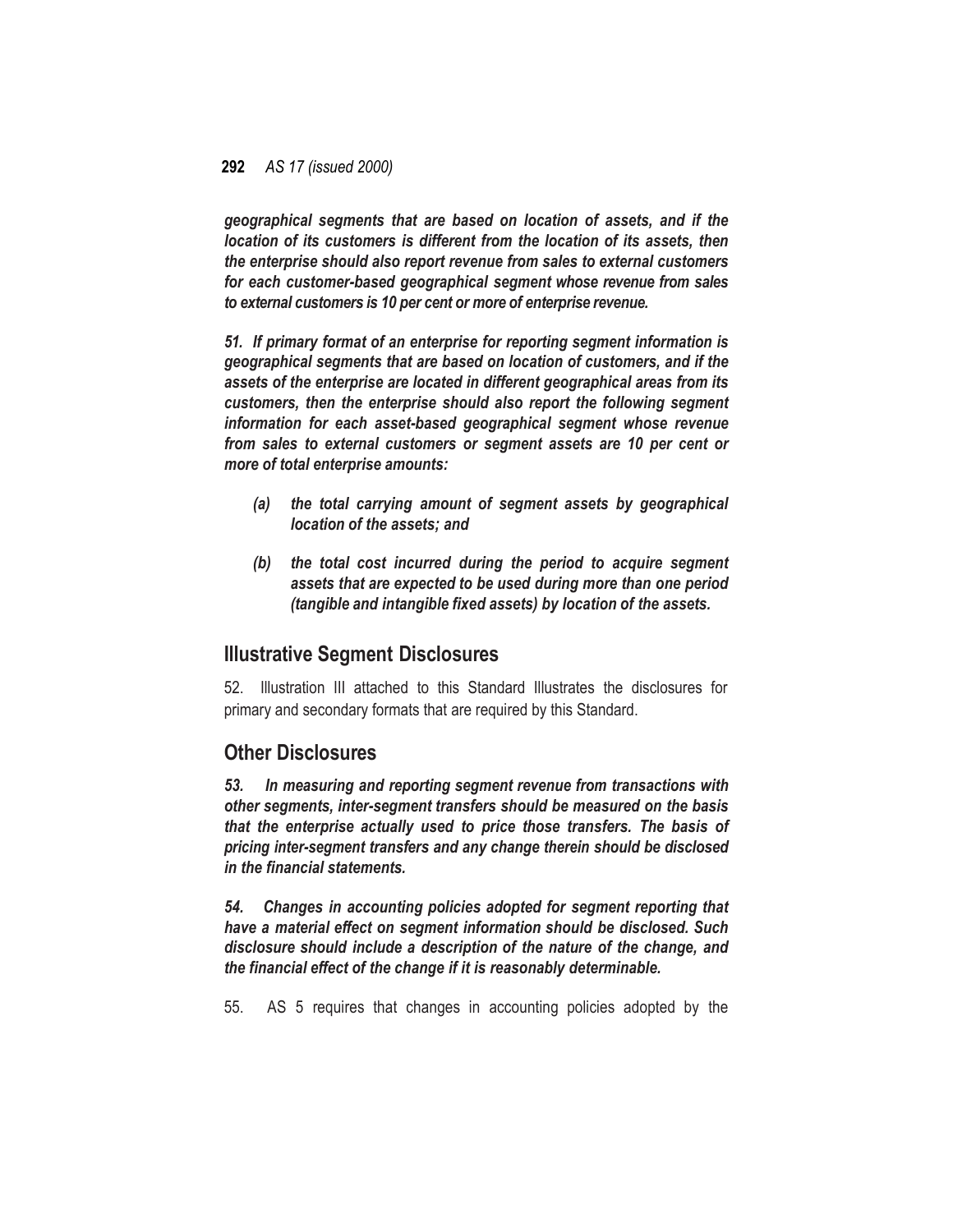enterprise should be made only if required by statute, or for compliance with an accounting standard, or if it is considered that the change would result in a more appropriate presentation of events or transactions in the financial statements of the enterprise.

56. Changes in accounting policies adopted at the enterprise level that affect segment information are dealt with in accordance with AS 5. AS 5 requires that any change in an accounting policy which has a material effect should be disclosed. The impact of, and the adjustments resulting from, such change, if material, should be shown in the financial statements of the period in which such change is made, to reflect the effect of such change. Where the effect of such change is not ascertainable, wholly or in part, the fact should be indicated. If a change is made in the accounting policies which has no material effect on the financial statements for the current period but which is reasonably expected to have a material effect in later periods, the fact of such change should be appropriately disclosed in the period in which the change is adopted.

57. Some changes in accounting policies relate specifically to segment reporting. Examples include changes in identification of segments and changes in the basis for allocating revenues and expenses to segments. Such changes can have a significant impact on the segment information reported but will not change aggregate financial information reported for the enterprise. To enable users to understand the impact of such changes, this Standard requires the disclosure of the nature of the change and the financial effect of the change, if reasonably determinable.

#### *58. An enterprise should indicate the types of products and services included in each reported business segment and indicate the composition of each reported geographical segment, both primary and secondary, if not otherwise disclosed in the financial statements.*

59. To assess the impact of such matters as shifts in demand, changes in the prices of inputs or other factors of production, and the development of alternative products and processes on a business segment, it is necessary to know the activities encompassed by that segment. Similarly, to assess the impact of changes in the economic and political environment on the risks and returns of a geographical segment, it is important to know the composition of that geographical segment.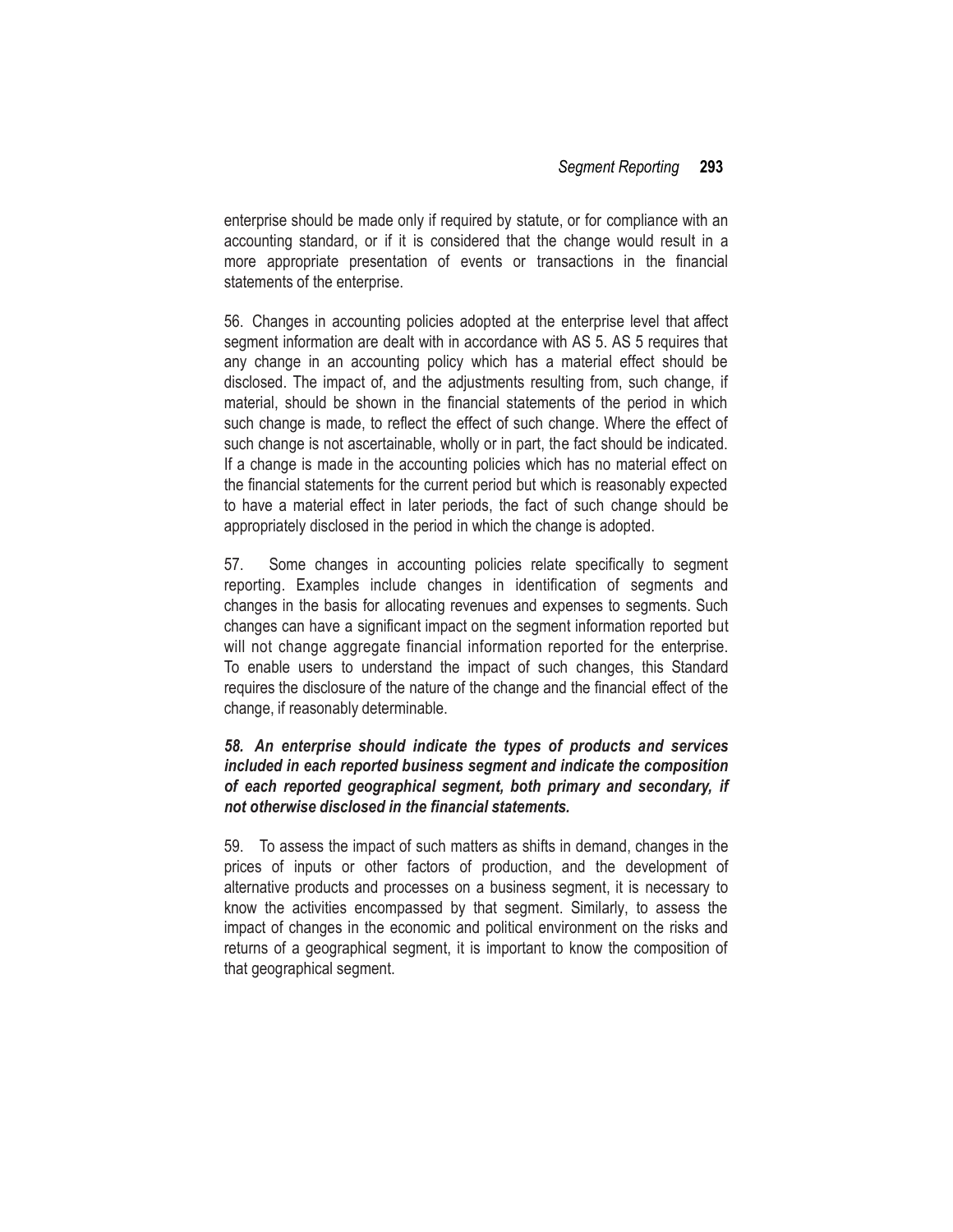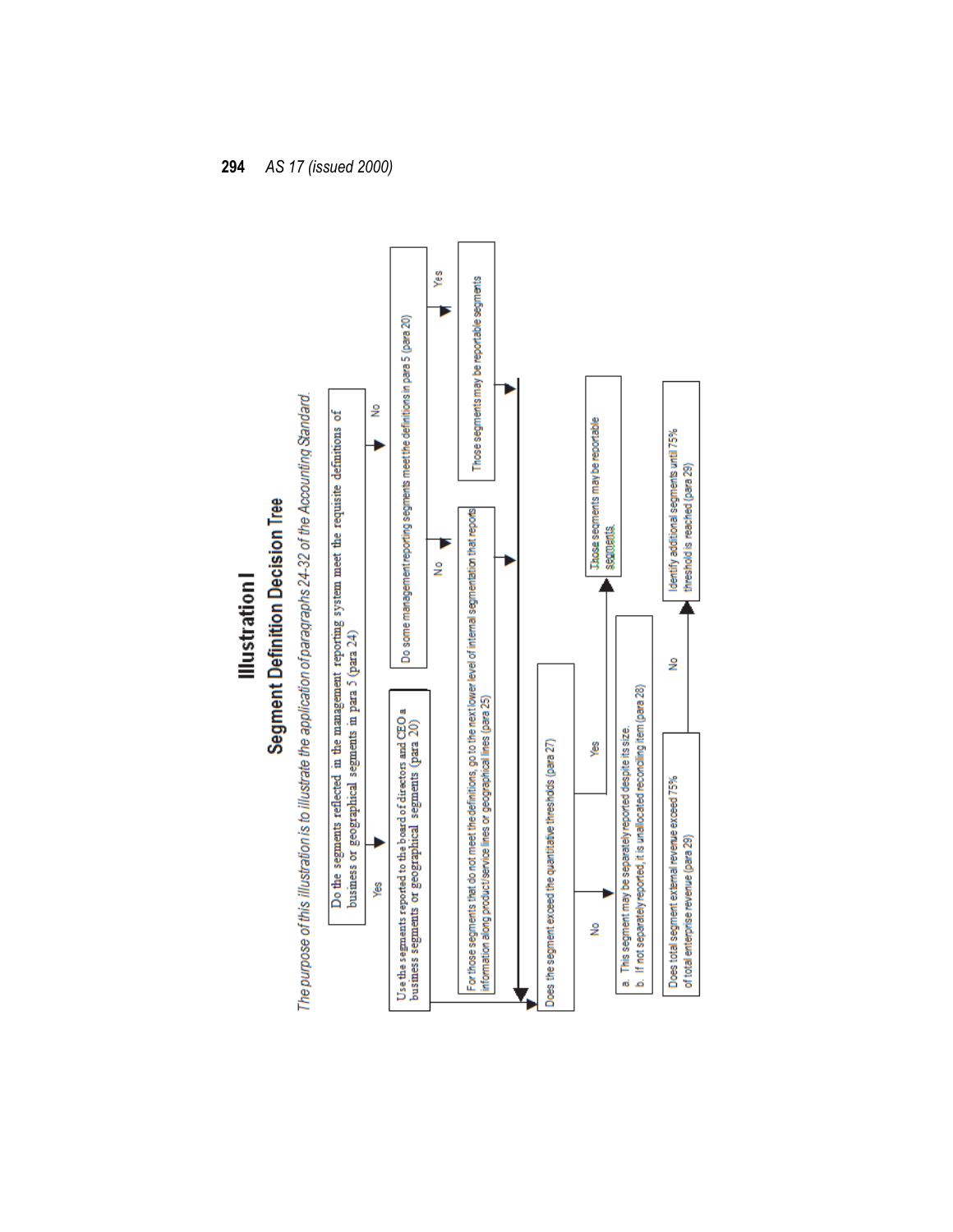# Illustration on Determination of Reportable Segments [Paragraphs 27-29]

This illustration does not form part of the Accounting Standard. Its purpose is to illustrate the application of paragraphs 27-29 of the Accounting Standard. An enterprise operates through eight segments, namely, A, B, C, D, E, F, G and H. The relevant information about these segments is given in<br>the following table (amounts in Rs. 2000):

|                                                                                                | $\overline{\phantom{a}}$ | $B$ $C$ $D$ |                |                | $\frac{1}{2}$  |                 |     |     | F   G   H   Total (Segments)   Total (Enterprise) |             |
|------------------------------------------------------------------------------------------------|--------------------------|-------------|----------------|----------------|----------------|-----------------|-----|-----|---------------------------------------------------|-------------|
| 1. SEGMENT REVENUE                                                                             |                          |             |                |                |                |                 |     |     |                                                   |             |
| (a) External Sales                                                                             | ï                        | 255         | $\frac{15}{2}$ | $\frac{10}{2}$ | $\frac{15}{2}$ | 50 <sub>1</sub> | 20  | ඝ   | 400                                               |             |
| (b) Inter-segment Sales                                                                        | 100                      | 60          | ౚౢ             | <u>မာ</u>      |                | I               | LO. |     | 200                                               |             |
| (c) Total Revenue                                                                              | 100                      | 315         | $-145$         | $\frac{15}{2}$ | $\frac{16}{2}$ | 50              | 25  | ౘ   | 600                                               | $rac{1}{2}$ |
| 2. Total Revenue of each segment as a   16.7<br>percentage of total revenue of all<br>segments |                          | 52.5        | 7.5            | 25             | 25             | $\frac{3}{2}$   | 42  | 5.3 |                                                   |             |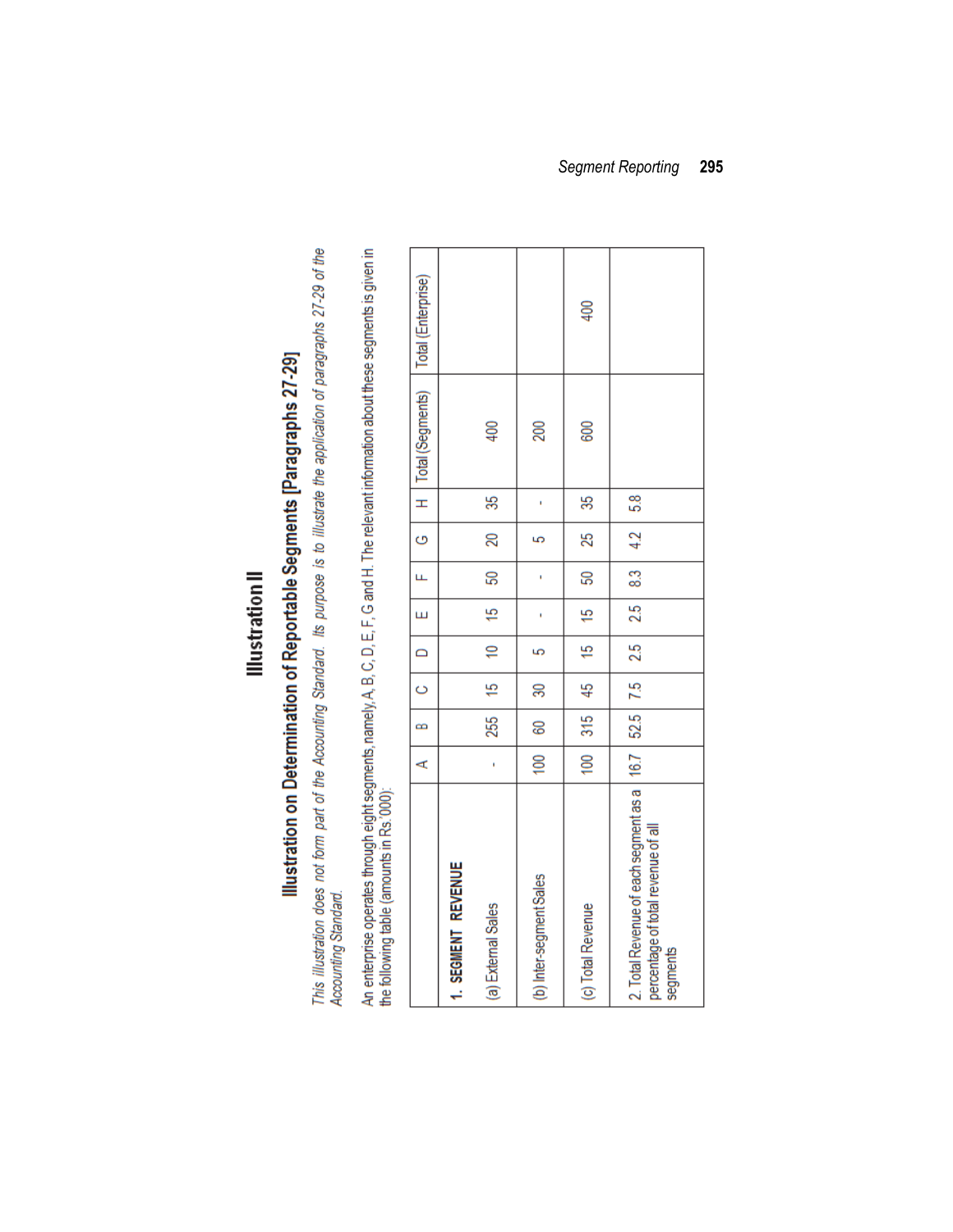|                                                                                                                              | $\prec$ | $\infty$ | $\circ$   | $\Box$        | Щ | Щ                      | $\circ$ |   | H   Total (Segments) | Total (Enterprise) |  |
|------------------------------------------------------------------------------------------------------------------------------|---------|----------|-----------|---------------|---|------------------------|---------|---|----------------------|--------------------|--|
| 3. SEGMENT RESULT<br>[Profit/(Loss)]                                                                                         | S       | <b>@</b> | <u>ية</u> | $\widehat{e}$ | ∞ | $\widehat{\mathbf{e}}$ | Ю       | N |                      |                    |  |
| 4. Combined Result of all<br>Segments in profits                                                                             | 5       |          | 15        |               | 8 |                        | 5       |   | $\frac{1}{2}$        |                    |  |
| $\overline{\overline{6}}$<br>5. Combined Resultof<br>Segments in loss                                                        |         | ම්)      |           | ම             |   | $\widehat{e}$          |         |   | (100)                |                    |  |
| 6. SegmentResultas a percentage of<br>the greater of the totals arrived at 4<br>and 5 above in absolute amount(i.e.,<br>100) | S       | 8        | 15        | 5             | ∞ | 5                      | 5       |   |                      |                    |  |
| S<br>. SEGMENT ASSET                                                                                                         | 45      | 47       | S         | Ë             | 3 | S                      | 5       | တ | 100                  |                    |  |
| 8. Segment assets as a percentage of<br>total assets of all segments                                                         | 45      | 47       | S         | H             | 3 | 5                      | 5       | တ |                      |                    |  |
| the contract of the contract of the contract of the contract of the contract of the contract of the contract of              |         |          |           |               |   |                        |         |   |                      |                    |  |

The reportable segments of the enterprise will be identified as below:

- In accordance with paragraph 27(a), segments whose total revenue from external sales and inter-segment sales is 10% or more of the total revenue of all segments, external and internal, should be identified as reportable segments. Therefore, Segments A and B are reportable segments.  $\widehat{a}$
- As per the requirements of paragraph 27(b), it is to be first identified whether the combined result of all segments in profit or the Rs.1,00,000) is greater. Therefore, the individual segment result as a percentage of Rs.1,00,000 needs to be examined. In accordance<br>with paragraph 27(b), Segments B and C are reportable segments as their segment result is combined result of all segments in loss is greater in absolute amount. From the table, it is evident that combined result in loss (i.e., ê
- Segments A, B and D are reportable segments as per paragraph 27(c), as their segment assets are more than 10% of the total segment assets.  $\circledcirc$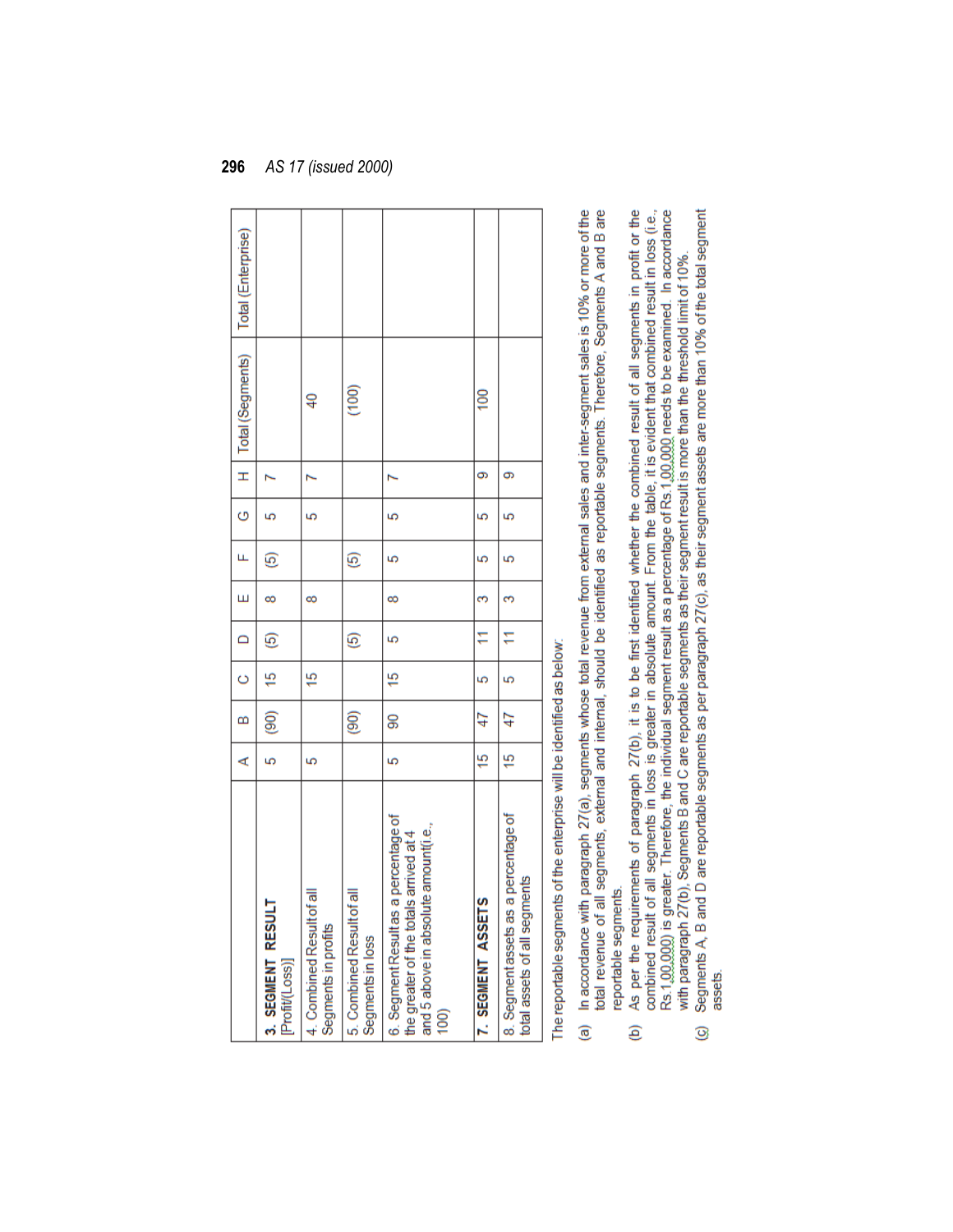Thus, Segments A, B, C and D are reportable segments in terms of the criteria laid down in paragraph 27. Paragraph 28 of the Standard gives an option to the management of the enterprise to designate any segment as a reportable segment. In the given case, it is presumed that the management decides to designate Segment E as a reportable segment. Paragraph 29 requires that if total external revenue attributable to reportable segments identified as aforesaid constitutes less than 75% of the total enterprise revenue, additional segments should be identified as reportable segments even if they do not meet the 10% thresholds in paragraph 27, until at least 75% of total enterprise revenue is included in reportable segments. The total external revenue of Segments A, B, C, D and E, identified above as reportable segments, is Rs.2,95,000. This is one or more of the remaining segments as reportable segment(s) so that the external revenue of reportable segments is at least 75% of the total enterprise revenue. Suppose, the management designates Segment H for this purpose. Now the less than 75% of total enterprise revenue of Rs.4,00,000. The management of the enterprise is required to designate any external revenue of reportable segments is more than 75% of the total enterprise revenue.

Segments A, B, C, D, E and H are reportable segments. Segments F and G will be shown as reconciling items.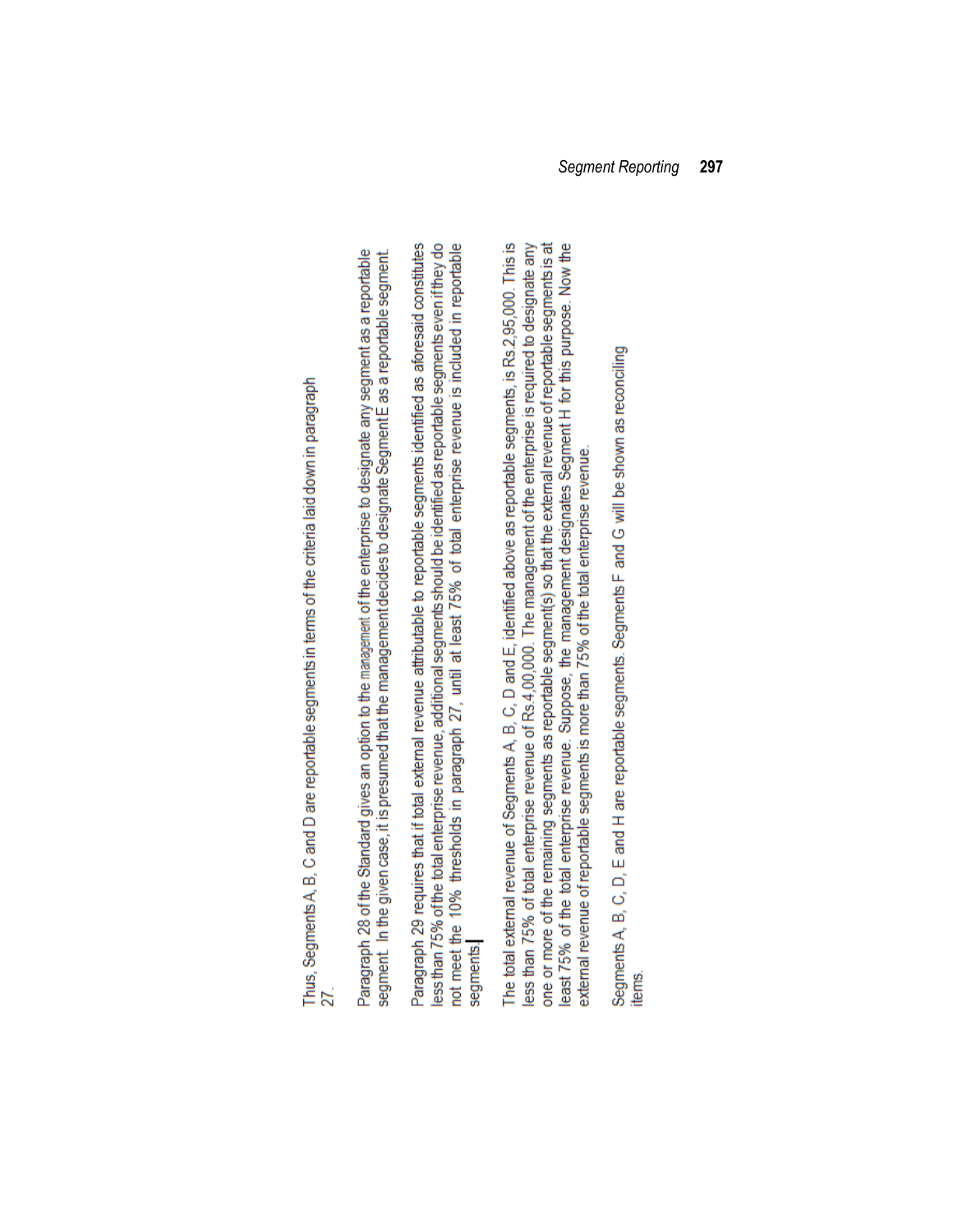## Illustration III

### **Illustrative Segment Disclosures**

This illustration does not form part of the Accounting Standard. Its purpose is to illustrate the application of paragraphs 38-59 of the Accounting Standard.

This illustration illustrates the segment disclosures that this Standard would require for a diversified multi-locational business enterprise.<br>This example is intentionally complex to illustrate most of the provisions of t

|        | Consolidated Total<br>Eliminations<br>Other Operations | Previous<br>Year<br>Current<br><b>Year</b><br>Previous<br><b>Real</b><br>Current<br>Year<br><b>Premous</b><br><b>Reak</b> |                |                          | මි<br>(29)<br>2        | ၶ<br>ĮФ<br>80)<br>(29)<br>တ |
|--------|--------------------------------------------------------|---------------------------------------------------------------------------------------------------------------------------|----------------|--------------------------|------------------------|-----------------------------|
|        |                                                        |                                                                                                                           |                |                          |                        |                             |
|        |                                                        |                                                                                                                           |                |                          |                        |                             |
|        |                                                        | Current<br>Year                                                                                                           |                |                          | $\mathbf{\tilde{c}}$   | စာ                          |
|        | <b>Publishing</b>                                      | <b>Previous</b><br>Year                                                                                                   |                | \$                       | 4                      | 20                          |
| lakhs) |                                                        | Current<br>Year                                                                                                           |                | e)                       | $\scriptstyle\sim$     | ম                           |
|        |                                                        | Previous<br>Year                                                                                                          |                | F                        | $\tilde{4}$            | స్                          |
|        | Office Products                                        | Current<br>Year                                                                                                           |                | $\overline{20}$          | $\cong$                | ఇ                           |
|        |                                                        | Previo us<br><b>Kear</b>                                                                                                  |                | 50                       | ₽                      | g                           |
|        | Paper Products                                         | Current<br>Year                                                                                                           |                | နာ                       | چ                      | 10                          |
|        |                                                        |                                                                                                                           | <b>REVENUE</b> | External<br><b>Sales</b> | Inter-segment<br>sales | <b>Total Revenue</b>        |

# INFORMATION ABOUT BUSINESS SEGMENTS (NOTE xx)<br>(All amounts in Rs.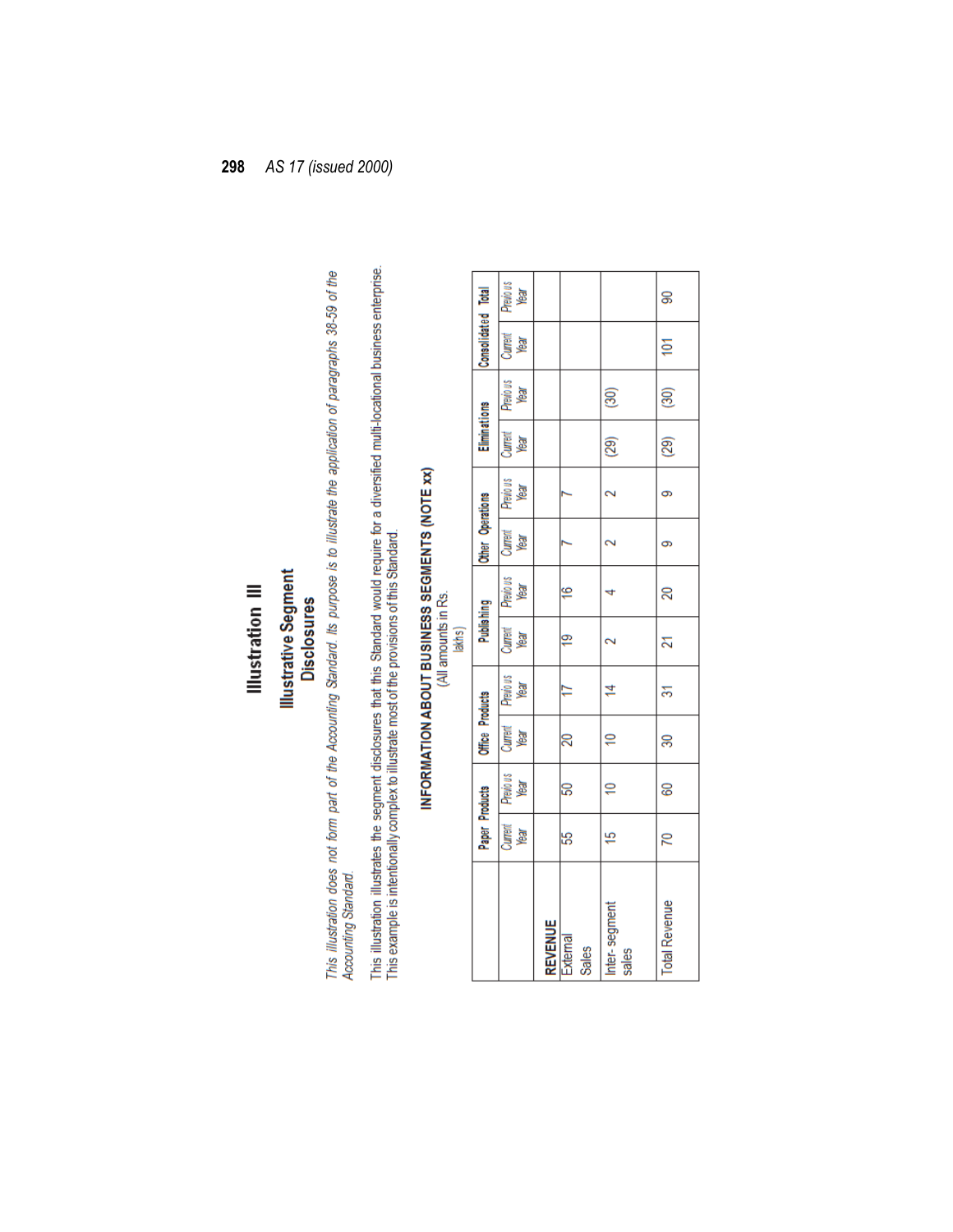*Segment Reporting* **299**

| Consolidated Total | Previous<br>Year               |               | 24                   | ම                                 | 5                | E                | 3               | E            | $\cong$                            |
|--------------------|--------------------------------|---------------|----------------------|-----------------------------------|------------------|------------------|-----------------|--------------|------------------------------------|
|                    | Current<br>Year                |               | ඝ                    | E                                 | 23               | E                | 2               | $\in$        | 4                                  |
|                    | <b>Previous</b><br><b>Real</b> |               | E                    |                                   |                  |                  |                 |              |                                    |
| Eliminations       | Current<br>Year                |               | $\widehat{\epsilon}$ |                                   |                  |                  |                 |              |                                    |
|                    | Previous<br>Year               |               | $\circ$              |                                   |                  |                  |                 |              |                                    |
| Other Operations   | Current<br><b>Reak</b>         |               | $\circ$              |                                   |                  |                  |                 |              |                                    |
|                    | <b>Previous</b><br>Year        |               |                      |                                   |                  |                  |                 |              |                                    |
| <b>Publishing</b>  | Current<br>Year                |               | 2                    |                                   |                  |                  |                 |              |                                    |
|                    | <b>Previous</b><br>Year        |               | N                    |                                   |                  |                  |                 |              |                                    |
| Office Products    | Current<br>Year                |               | o                    |                                   |                  |                  |                 |              |                                    |
|                    | Previous<br>Year               |               | Ħ                    |                                   |                  |                  |                 |              |                                    |
| Paper Products     | Current<br>weak                |               | $\overline{20}$      |                                   |                  |                  |                 |              |                                    |
|                    |                                | <b>RESULT</b> | Segment result       | corporate expenses<br>Unallocated | Operating profit | Interest expense | Interest income | Income taxes | Profit from ordinary<br>activities |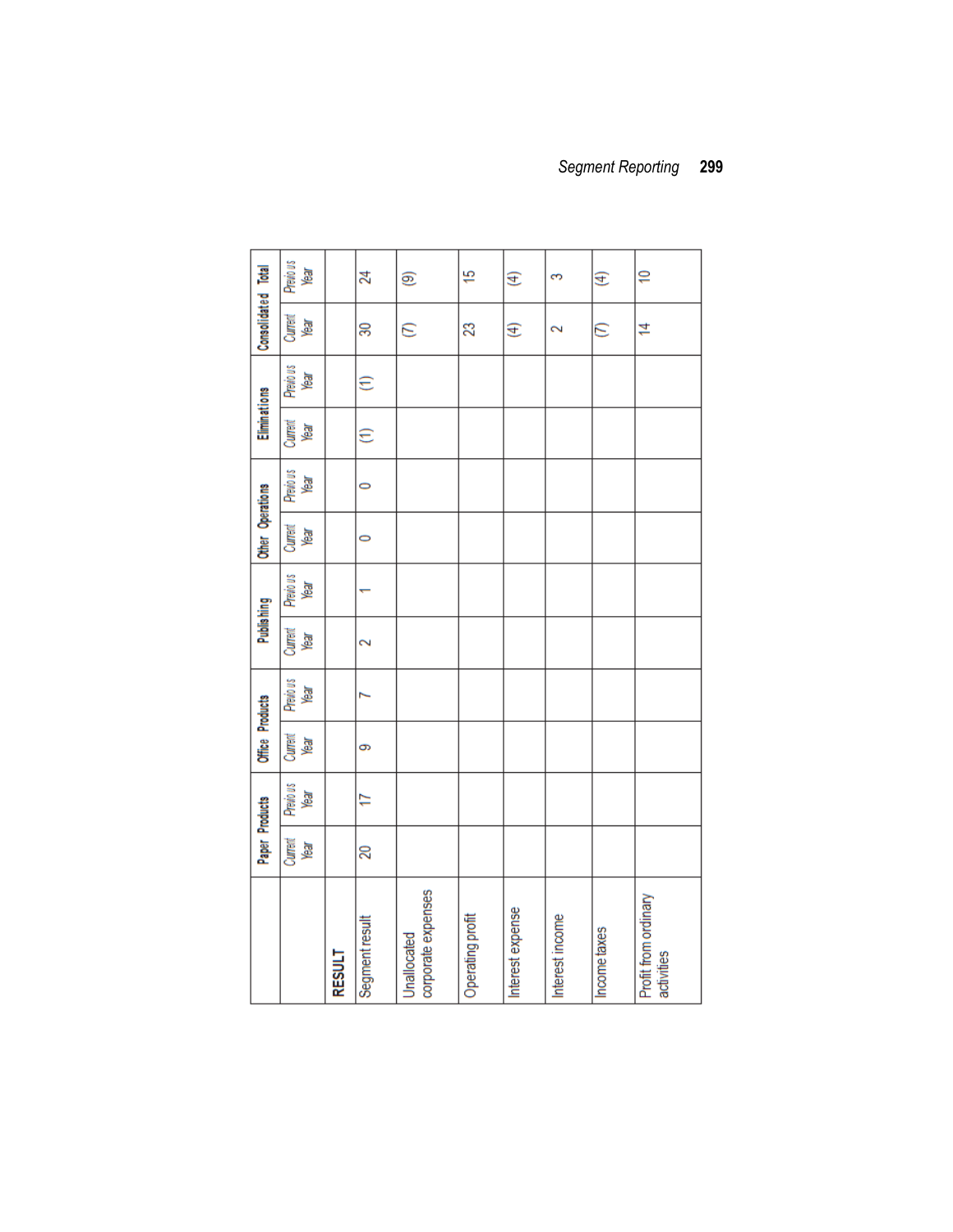|                           | Previous<br><b>Rey</b>         | ම්                                                                  | N          |                                    | ஐ                 | \$                              | 155             | 35                     |
|---------------------------|--------------------------------|---------------------------------------------------------------------|------------|------------------------------------|-------------------|---------------------------------|-----------------|------------------------|
| <b>Consolidated</b> Total | Current<br>key                 |                                                                     | 4          |                                    | $\frac{8}{2}$     | 59                              | $\frac{1}{175}$ | 42                     |
|                           | Previous<br>Year               |                                                                     |            |                                    |                   |                                 |                 |                        |
| Elminations               | Current<br><b>Reak</b>         |                                                                     |            |                                    |                   |                                 |                 |                        |
|                           | Previous<br><b>Real</b>        |                                                                     |            |                                    | တ                 |                                 |                 |                        |
| Other Operations          | Current<br><b>Reak</b>         |                                                                     |            |                                    | $\cong$           |                                 |                 |                        |
|                           | <b>Previous</b><br>Year        |                                                                     |            |                                    | ≘                 |                                 |                 | 8                      |
| <b>Publishing</b>         | Current<br>Year                |                                                                     |            |                                    | ₽                 |                                 |                 | ∞                      |
|                           | Previous<br>Year               |                                                                     |            |                                    | ඝ                 |                                 |                 |                        |
| Office Products           | Current<br>Year                |                                                                     |            |                                    | ₹                 |                                 |                 | 8                      |
|                           | <b>Previous</b><br><b>Reak</b> | ම                                                                   |            |                                    | ន                 |                                 |                 | $\ddot{5}$             |
| Paper Products            | Current<br><b>Reak</b>         |                                                                     |            |                                    | 3                 |                                 |                 | 25                     |
|                           |                                | earthquake damage<br>Extraordinary loss:<br>uninsured<br>to factory | Net profit | <b>INFORMATION</b><br><b>OTHER</b> | Segment<br>assets | corporate assets<br>Unallocated | assets<br>Total | Segment<br>liabilities |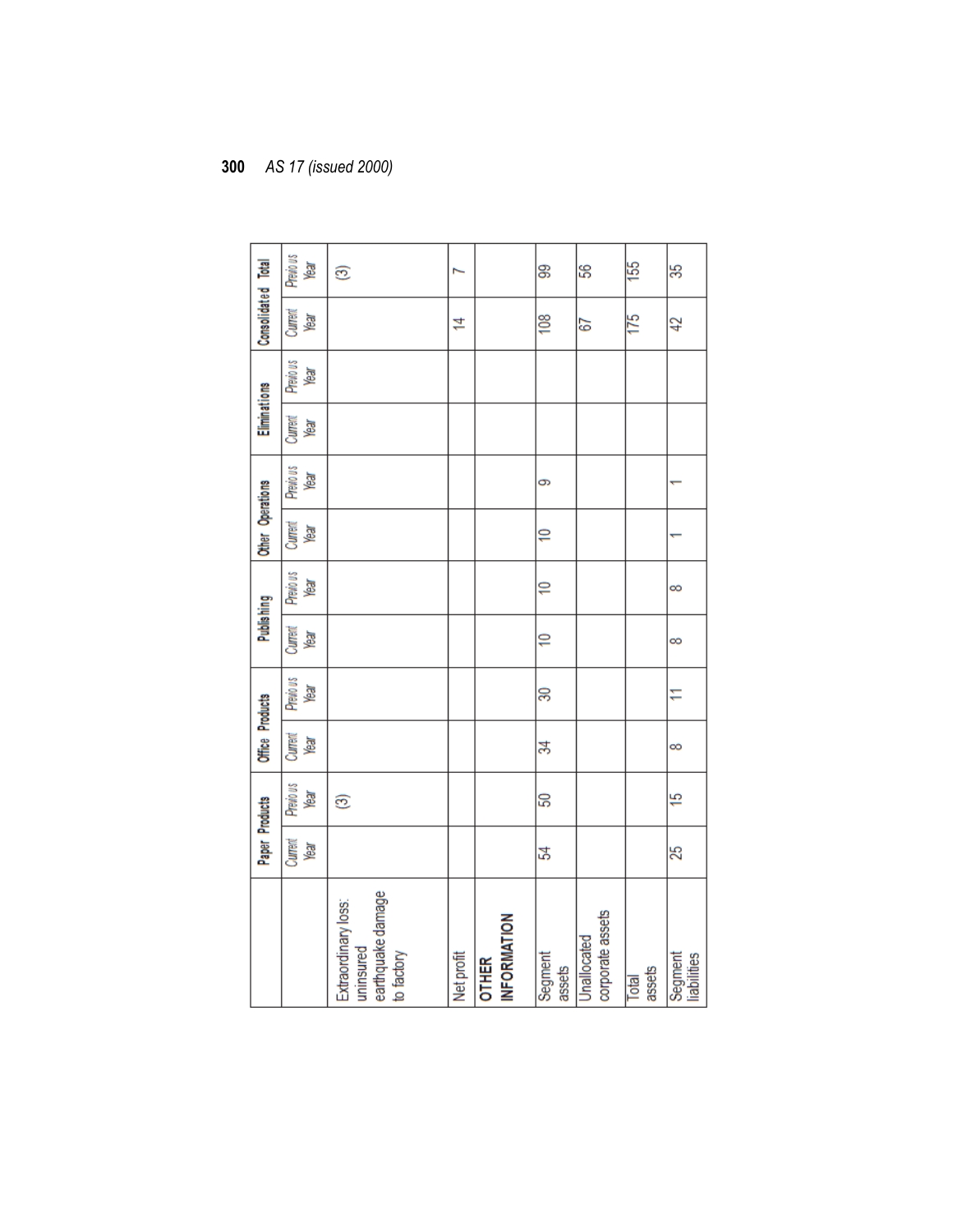|                                                 | Paper Products  |                  | Office Products |                  | <b>Publishing</b>      |                      | Other Operations     |                         | Eliminations    |                         | <b>Consolidated</b> Total |                         |
|-------------------------------------------------|-----------------|------------------|-----------------|------------------|------------------------|----------------------|----------------------|-------------------------|-----------------|-------------------------|---------------------------|-------------------------|
|                                                 | Current<br>Near | Previous<br>Year | Current<br>Year | Previous<br>Near | <b>Current</b><br>Year | Presions<br>year     | Current<br>Near      | Previous<br><b>Vear</b> | Current<br>Year | <b>Previous</b><br>year | Current<br>Year           | <b>Previous</b><br>year |
| Unallocated corporate<br>iabilities             |                 |                  |                 |                  |                        |                      |                      |                         |                 |                         | ₽,                        | 55                      |
| <b>Total liabilities</b>                        |                 |                  |                 |                  |                        |                      |                      |                         |                 |                         | 8                         | 8                       |
| Capital expenditure                             | $\tilde{c}$     | $\cong$          | m               | 5                | 5                      |                      | 4                    | 3                       |                 |                         |                           |                         |
| Depreciation                                    | တ               |                  | ō               |                  | 5                      | 3                    | 3                    | 4                       |                 |                         |                           |                         |
| Non-cash expenses<br>depreciation<br>other than | ∞               | 2                |                 | 3                | 2                      | $\mathbf{\tilde{c}}$ | $\mathbf{\tilde{c}}$ |                         |                 |                         |                           |                         |

| I      |  |
|--------|--|
|        |  |
|        |  |
| I<br>i |  |
|        |  |
|        |  |
|        |  |
|        |  |
|        |  |
|        |  |
|        |  |
| ֕      |  |
|        |  |
|        |  |
|        |  |
|        |  |
|        |  |
|        |  |
| i      |  |
|        |  |
|        |  |
|        |  |
|        |  |
| I      |  |
|        |  |
|        |  |
| ֠      |  |
|        |  |
|        |  |
|        |  |
|        |  |
|        |  |
|        |  |
|        |  |
|        |  |
|        |  |
|        |  |
|        |  |
|        |  |
|        |  |
|        |  |
|        |  |
|        |  |
|        |  |
|        |  |
|        |  |
| ı      |  |
|        |  |
|        |  |
|        |  |
|        |  |
|        |  |
| ı<br>I |  |
|        |  |

company reports its primary segment information. The paper products segment produces a broad range of writing and publishing<br>papers and newsprint. The office products segment manufactures labels, binders, pens, and markers Business segments: For management purposes, the Company is organised on a worldwide basis into three major operating divisionspaper products, office products and publishing — each headed by a senior vice president. The divisions are the basis on which the business segments is presented in the above table.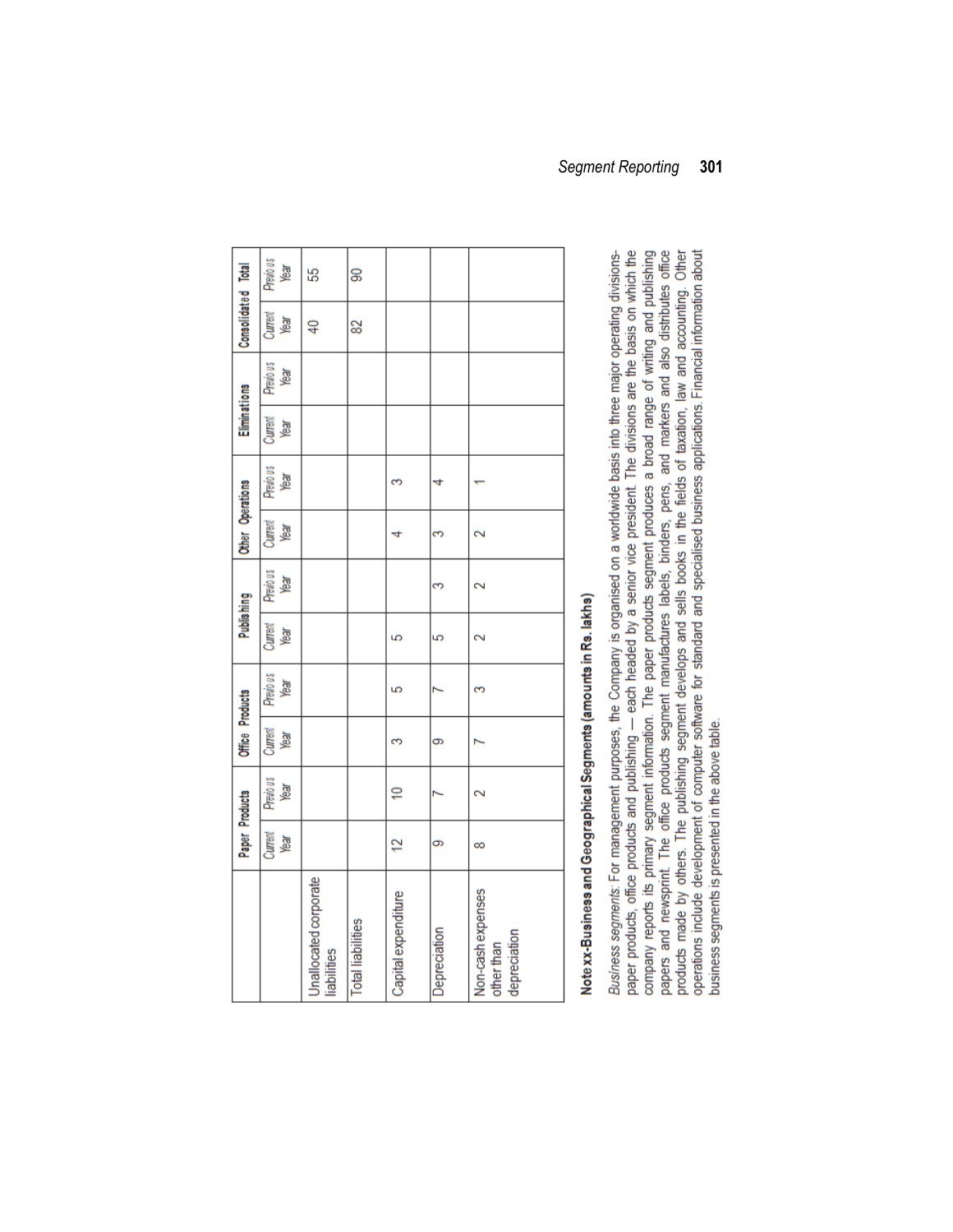Geographical segments: Although the Company's major operating divisions are managed on a worldwide basis, they operate in four principal geographical areas of the world. In India, its home country, the Company produces and sells a broad range of papers and In the European Union, the Company operates paper and office products manufacturing facilities and sales offices in the following countries: France, Belgium, Germany and the U.K. Operations in Canada and the United States are essentially similar and consist of manufacturing papers and newsprint that are sold entirely within those two countries. Operations in Indonesia include the production office products. Additionally, all of the Company's publishing and computer software development operations are conducted in India. of paper pulp and the manufacture of writing and publishing papers and office products, almost all of which is sold outside Indonesia, ooth to other segments of the company and to external customers.

Sales by market: The following table shows the distribution of the Company's consolidated sales by geographical market, regardless of where the goods were produced:

Sales Revenue by

|                                               |              | Geographical Market |
|-----------------------------------------------|--------------|---------------------|
|                                               | Current Year | Previous Year       |
| ndia                                          |              | 22                  |
| European Union                                |              |                     |
| Canada and the United States                  | 28           |                     |
| Mexico and South America                      |              |                     |
| Southeast Asia (principally Japan and Taiwan) | ≌            |                     |

ချ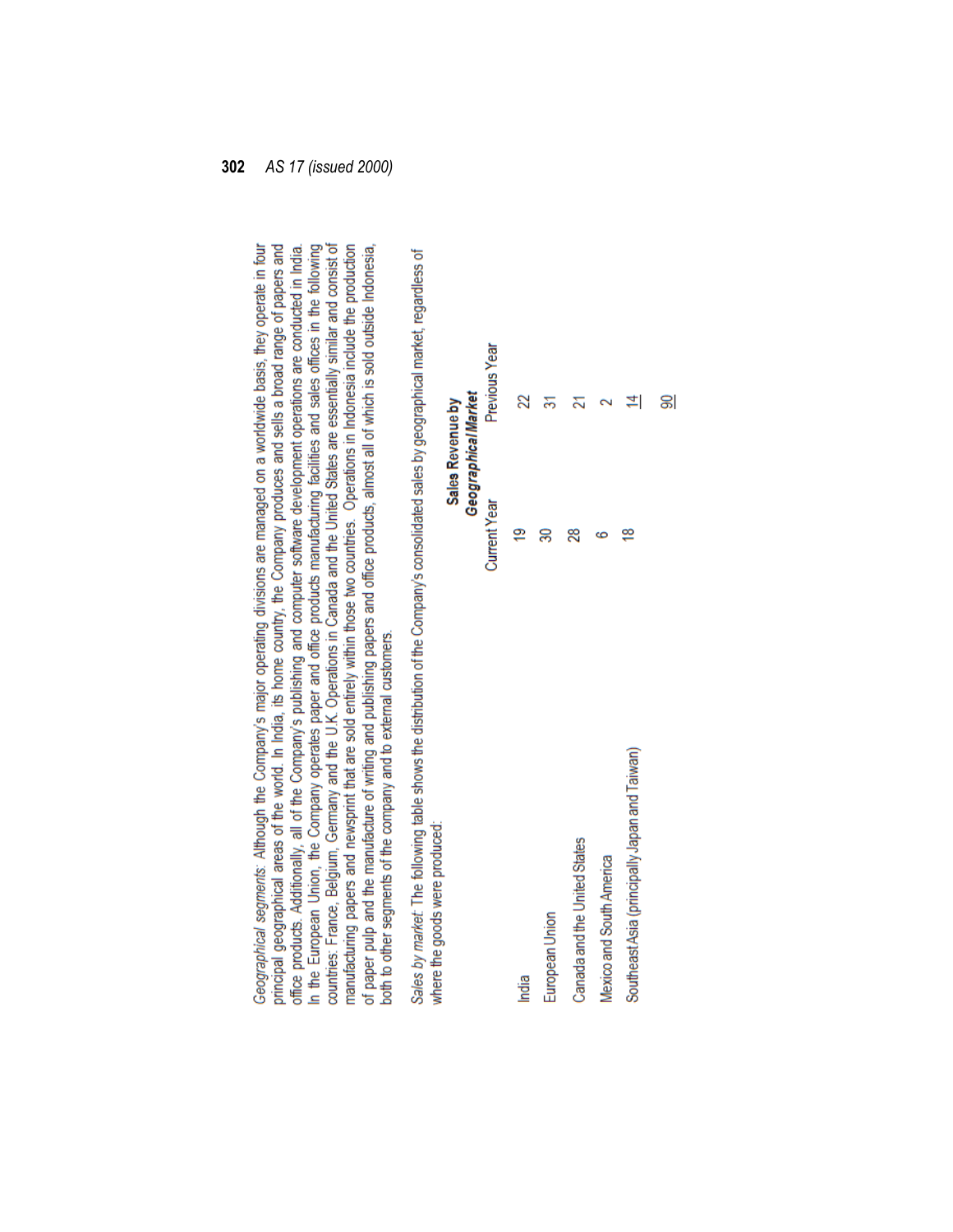|                              | <b>Carrying Amount of</b><br>Segment Assets |          | <b>Additions to Fixed Assets</b> | and Intangible Assets |
|------------------------------|---------------------------------------------|----------|----------------------------------|-----------------------|
|                              | <b>Current</b>                              | Previous | <b>Current</b>                   | <b>Previous</b>       |
|                              | Year                                        | Year     | Year                             | Year                  |
| India                        |                                             |          |                                  |                       |
| European Union               |                                             |          |                                  |                       |
| Canada and the United States | ₹                                           | ສ        |                                  |                       |
| Indonesia                    | 22                                          | ສ        |                                  |                       |
|                              | 175                                         | Ģ        |                                  | ₽                     |

Assets and additions to tangible and intangible fixed assets by geographical area: The following table shows the carrying amount of segment assets and additions to tangible and intangible fixed assets by geographical area in which the assets are located: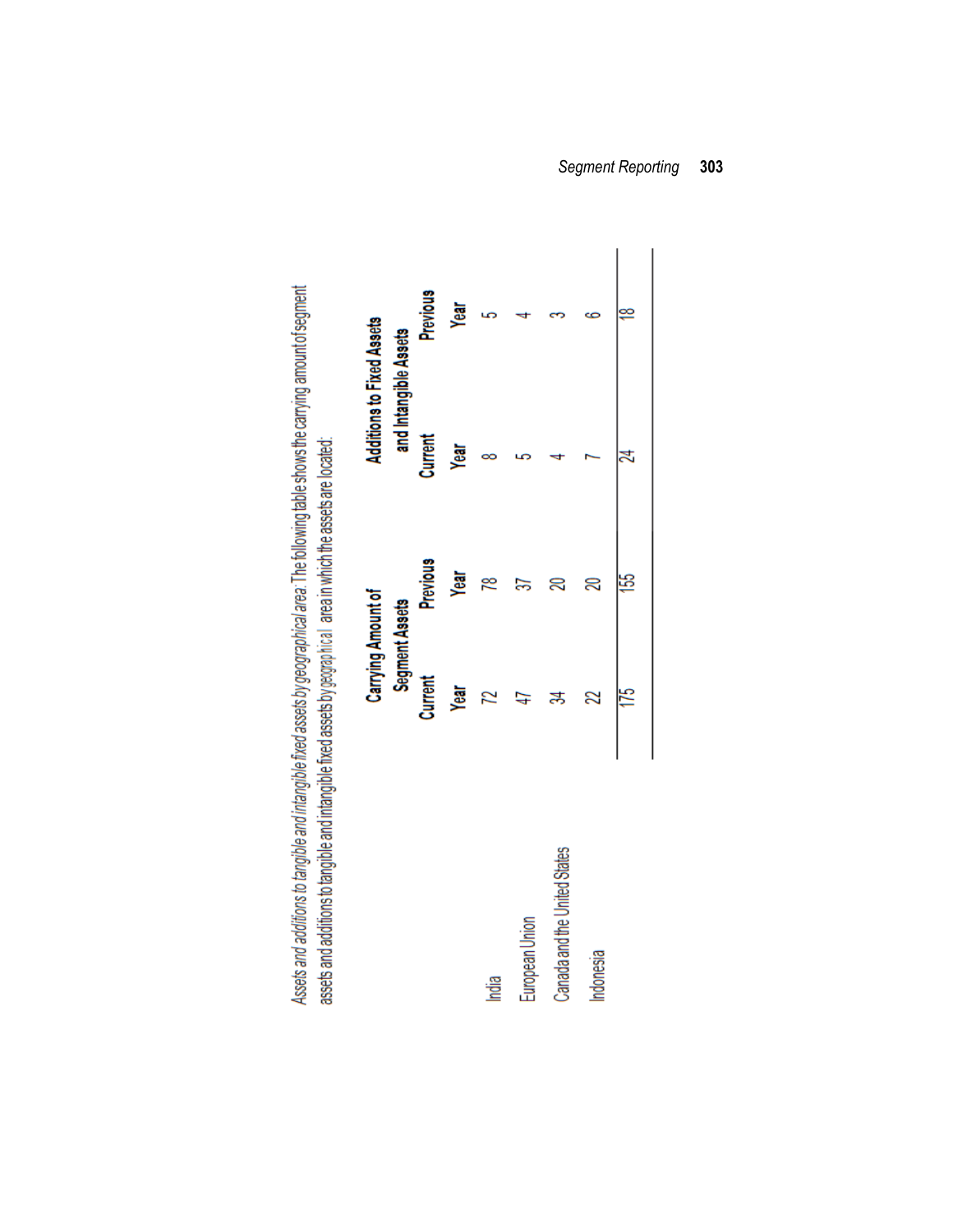*Segment revenue and expense:* In India, paper and office products are manufactured in combined facilities and are sold by a combined sales force. Joint revenues and expenses are allocated to the two business segments on a reasonable basis. All other segment revenue and expense are directly attributable to the segments.

*Segment assets and liabilities:* Segment assets include all operating assets used by a segment and consist principally of operating cash, debtors, inventories and fixed assets, net of allowances and provisions which are reported as direct offsets in the balance sheet. While most such assets can be directly attributed to individual segments, the carrying amount of certain assets used jointly by two or more segments is allocated to the segments on a reasonable basis. Segment liabilities include all operating liabilities and consist principally of creditors and accrued liabilities. Segment assets and liabilities do not include deferred income taxes.

*Inter-segment transfers:* Segment revenue, segment expenses and segment result include transfers between business segments and between geographical segments. Such transfers are accounted for at competitive market prices charged to unaffiliated customers for similar goods. Those transfers are eliminated in consolidation.

*Unusual item:* Sales of office products to external customers in the current year were adversely affected by a lengthy strike of transportation workers in India, which interrupted product shipments for approximately four months. The Company estimates that sales of office products during the four-month period were approximately half of what they would otherwise have been.

*Extraordinary loss:* As more fully discussed in Note x, the Company incurred an uninsured loss of Rs.3,00,000 caused by earthquake damage to a paper mill in India during the previous year.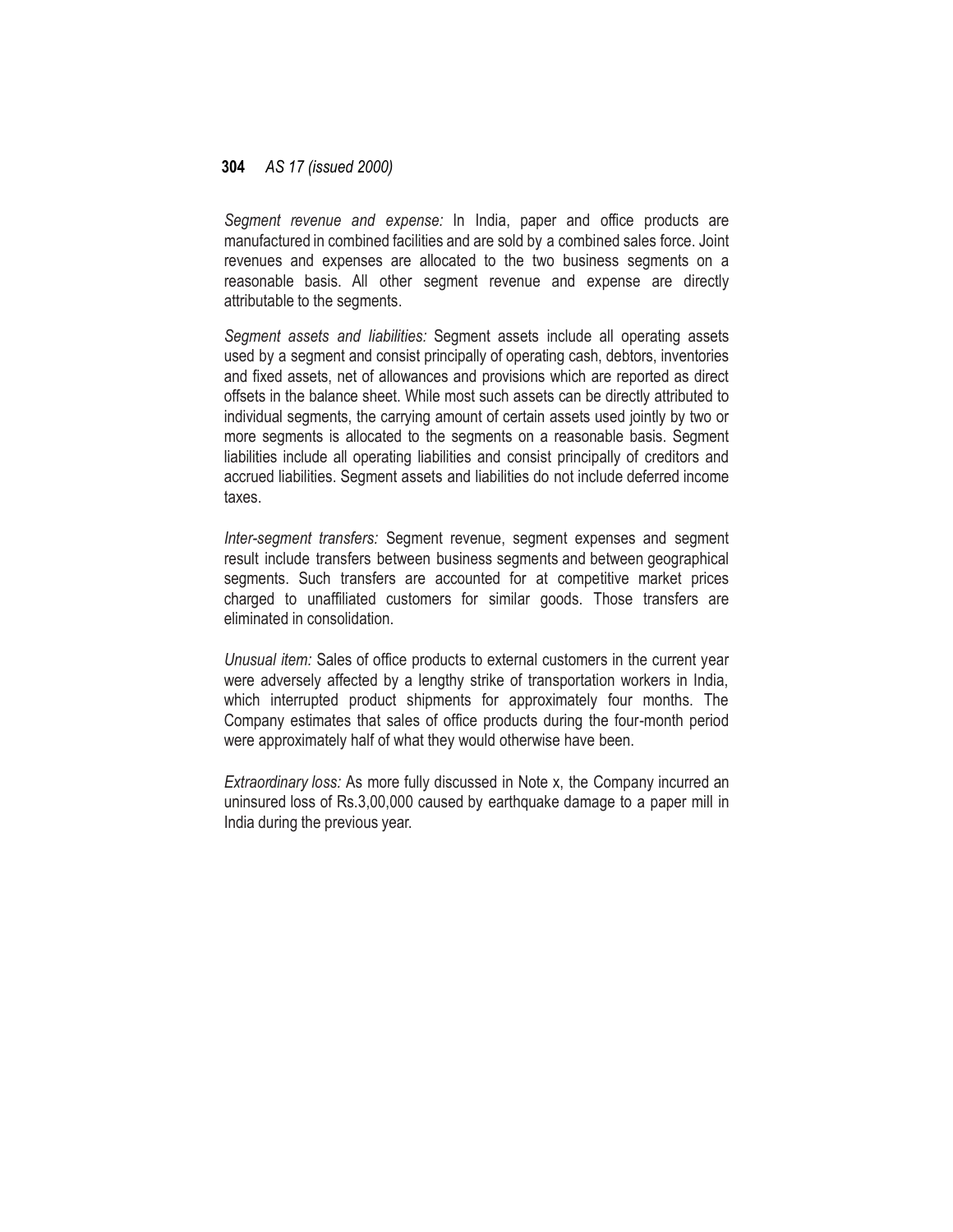#### **Illustration IV**

#### **Summary of Required Disclosure**

*This illustration does not form part of the Accounting Standard. Its purpose is to summarise the disclosures required by paragraphs 38-59 for each of the three possible primary segment reporting formats.*

Figures in parentheses refer to paragraph numbers of the relevant paragraphs in the text.

| PRIMARY FORMAT IS<br><b>BUSINESS</b><br><b>SEGMENTS</b>                                 | IS<br><b>FORMAT</b><br><b>PRIMARY</b><br><b>GEOGRAPHICAL</b><br><b>SEGMENTS</b><br><b>BY</b><br><b>LOCATION OF ASSETS</b> | PRIMARY FORMAT<br><b>IS</b><br><b>GEOGRAPHICAL</b><br><b>SEGMENTS</b><br>BY<br><b>LOCATION</b><br><b>OF</b><br><b>CUSTOMERS</b> |
|-----------------------------------------------------------------------------------------|---------------------------------------------------------------------------------------------------------------------------|---------------------------------------------------------------------------------------------------------------------------------|
| <b>Required Primary</b><br><b>Disclosures</b>                                           | <b>Required Primary</b><br><b>Disclosures</b>                                                                             | <b>Required Primary</b><br><b>Disclosures</b>                                                                                   |
| Revenue from external<br>customers by business<br>segment $[40(a)]$                     | external<br>from<br>Revenue<br>customers by location<br>- o1<br>assets $[40(a)]$                                          | from<br>external<br>Revenue<br>customers by location of<br>customers [40(a)]                                                    |
| from<br>Revenue<br>transactions with other<br>segments by business<br>segment $[40(a)]$ | Revenue from transactions<br>other segments by<br>with<br>location of assets [40(a)]                                      | from<br>Revenue<br>with<br>other<br>transactions<br>segments by location of<br>customers [40(a)]                                |
| Segment result by<br>business segment<br>$[40(b)]$                                      | Segment result<br>bv<br>location<br>of<br>assets<br>[40(b)]                                                               | Segment result<br>bv<br>location of customers<br>[40(b)]                                                                        |
| Carrying amount of<br>segment assets by<br>business segment<br>[40(c)]                  | Carrying<br>amount<br>οf<br>segment<br>assets<br>bv<br>location<br>of<br>assets<br>[40(c)]                                | Carrying<br>of<br>amount<br>segment<br>assets<br>by<br>location of customers<br>[40(c)]                                         |
| Segment liabilities by<br>business<br>segment<br>[40(d)]                                | Segment liabilities<br>bγ<br>location of assets [40(d)]                                                                   | Segment liabilities<br>by<br>location of customers<br>[40(d)]                                                                   |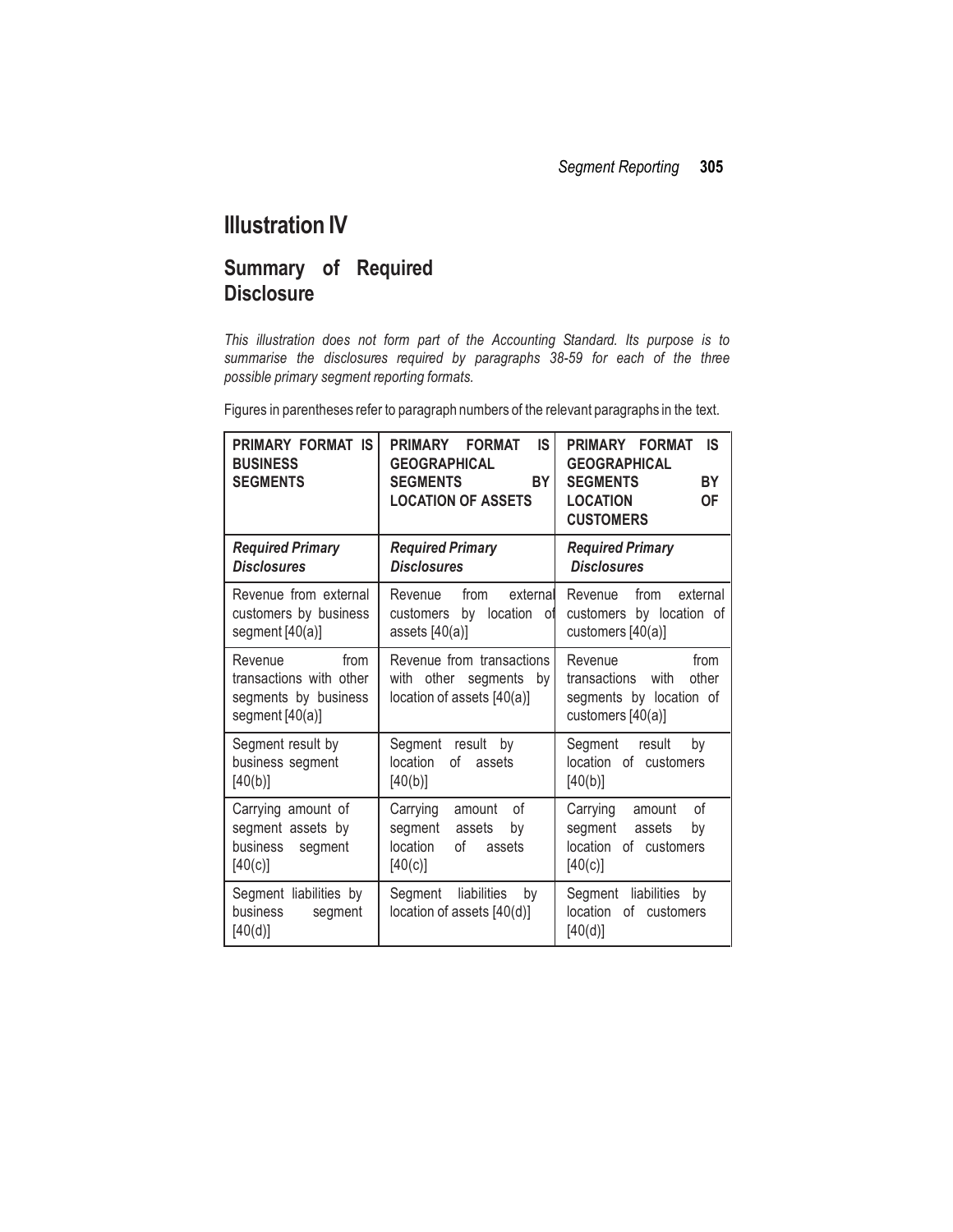| <b>PRIMARY FORMAT IS</b><br><b>BUSINESS</b><br><b>SEGMENTS</b>                                                 | PRIMARY FORMAT<br>IS<br><b>GEOGRAPHICAL</b><br><b>SEGMENTS</b><br><b>BY</b><br><b>LOCATION OF ASSETS</b>  | PRIMARY FORMAT<br>IS<br><b>GEOGRAPHICAL</b><br><b>BY</b><br><b>SEGMENTS</b><br><b>LOCATION</b><br><b>OF</b><br><b>CUSTOMERS</b> |
|----------------------------------------------------------------------------------------------------------------|-----------------------------------------------------------------------------------------------------------|---------------------------------------------------------------------------------------------------------------------------------|
| <b>Required Secondary</b><br><b>Disclosures</b>                                                                | <b>Required Secondary</b><br><b>Disclosures</b>                                                           | <b>Required Secondary</b><br><b>Disclosures</b>                                                                                 |
| Cost to acquire tangible<br>intangible<br>fixed<br>and<br>by<br>business<br>assets<br>segment [40(e)]          | Cost to acquire tangible and<br>intangible fixed assets by<br>location of assets [40(e)]                  | Cost to acquire tangible<br>and intangible fixed assets<br>by location of customers<br>[40(e)]                                  |
| Depreciation<br>and<br>amortisation expense<br>by business segment<br>[40(f)]                                  | Depreciation<br>and<br>amortisation<br>expense<br>by<br>location of assets[40(f)]                         | Depreciation<br>and<br>amortisation expense<br>by<br>location<br>οf<br>customers[40(f)]                                         |
| Non-cash<br>expenses<br>other than depreciation<br>amortisation<br>and<br>by<br>business<br>segment<br>[40(g)] | Non-cash expenses other<br>depreciation<br>than<br>and<br>amortisation by location of<br>assets $[40(g)]$ | Non-cash expenses other<br>depreciation<br>than<br>and<br>amortisation by location<br>of customers [40(g)]                      |
| Reconciliation<br>of<br>revenue, result, assets,<br>liabilities<br>and<br>by<br>business segment [46]          | Reconciliation of revenue,<br>result,<br>assets,<br>and<br>liabilities [46]                               | Reconciliation<br>of<br>revenue, result, assets,<br>and liabilities [46]                                                        |
| Revenue from external<br>customers by location<br>of customers [48]                                            | Revenue<br>external<br>from<br>business<br>customers<br>by<br>segment [49]                                | Revenue from external<br>customers by business<br>segment [49]                                                                  |
| Carrying<br>of<br>amount<br>segment<br>assets<br>by<br>location of assets [48]                                 | of<br>Carrying<br>amount<br>segment<br>assets<br>by<br>business segment [49]                              | of<br>Carrying<br>amount<br>segment<br>assets<br>by<br>business segment [49]                                                    |
| Cost to acquire tangible<br>intangible<br>fixed<br>and<br>location<br>of<br>assets<br>by<br>assets [48]        | Cost to acquire tangible and<br>intangible fixed assets by<br>business segment [49]                       | Cost to acquire tangible<br>and intangible fixed assets<br>by business segment [49]                                             |